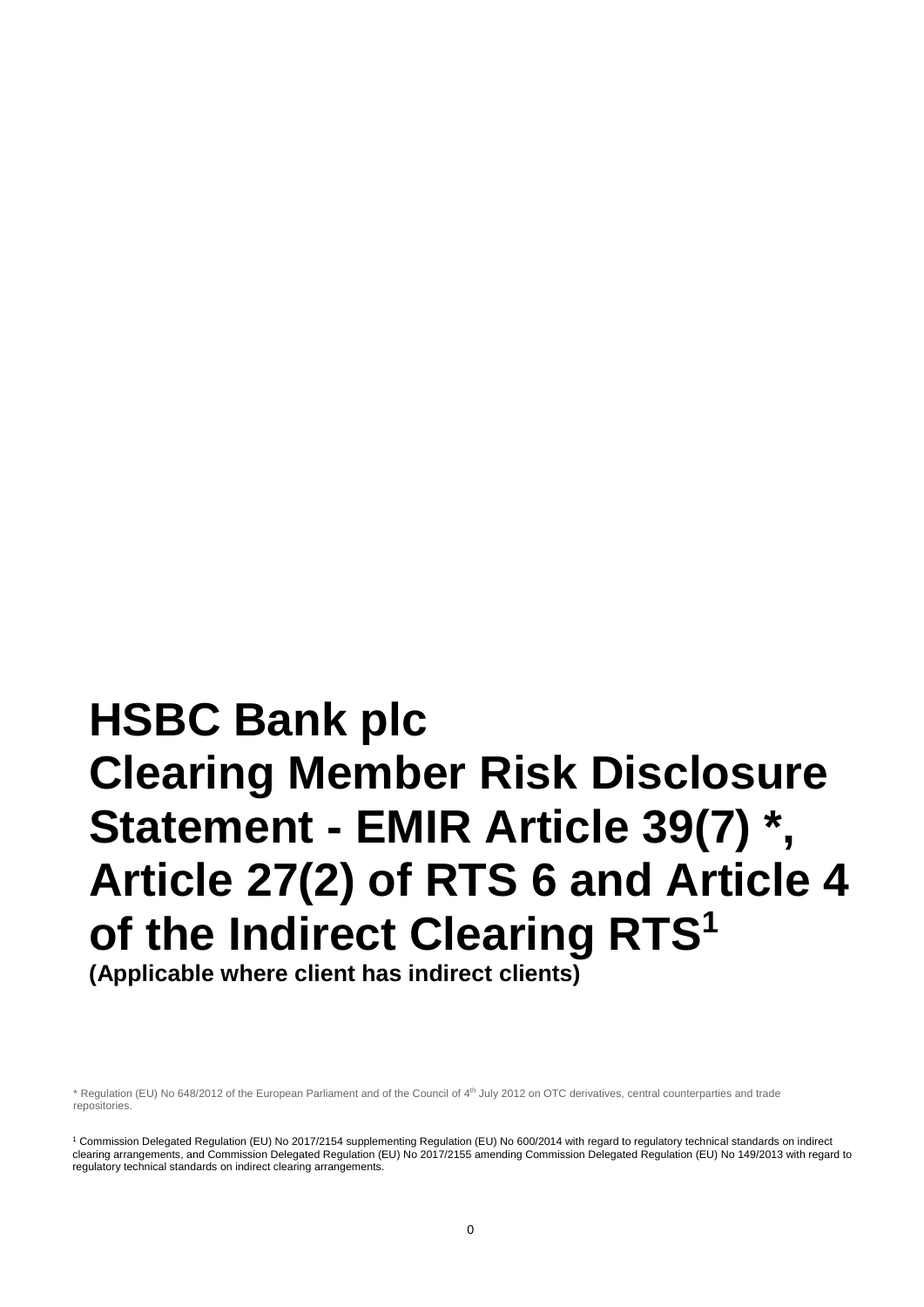# **Contents**

|    | Introduction |                                                                                                | 2              |
|----|--------------|------------------------------------------------------------------------------------------------|----------------|
| 1. | Part One     |                                                                                                | 4              |
|    |              | 1.1. Part One A - A brief background to clearing                                               | $\overline{4}$ |
|    |              | 1.2. Part One B - Account type and the factors to consider                                     | 8              |
|    |              | 1.3. Part One C - What are the main insolvency considerations?                                 | 20             |
|    |              | 1.4. Part One D - The terms and conditions on which we offer indirect clearing services to you | 25             |
| 2. | Part Two:    |                                                                                                | 26             |
|    |              | 2.1. CCP client account structures                                                             | 26             |
|    |              | Links to CCP disclosure documents                                                              | 33             |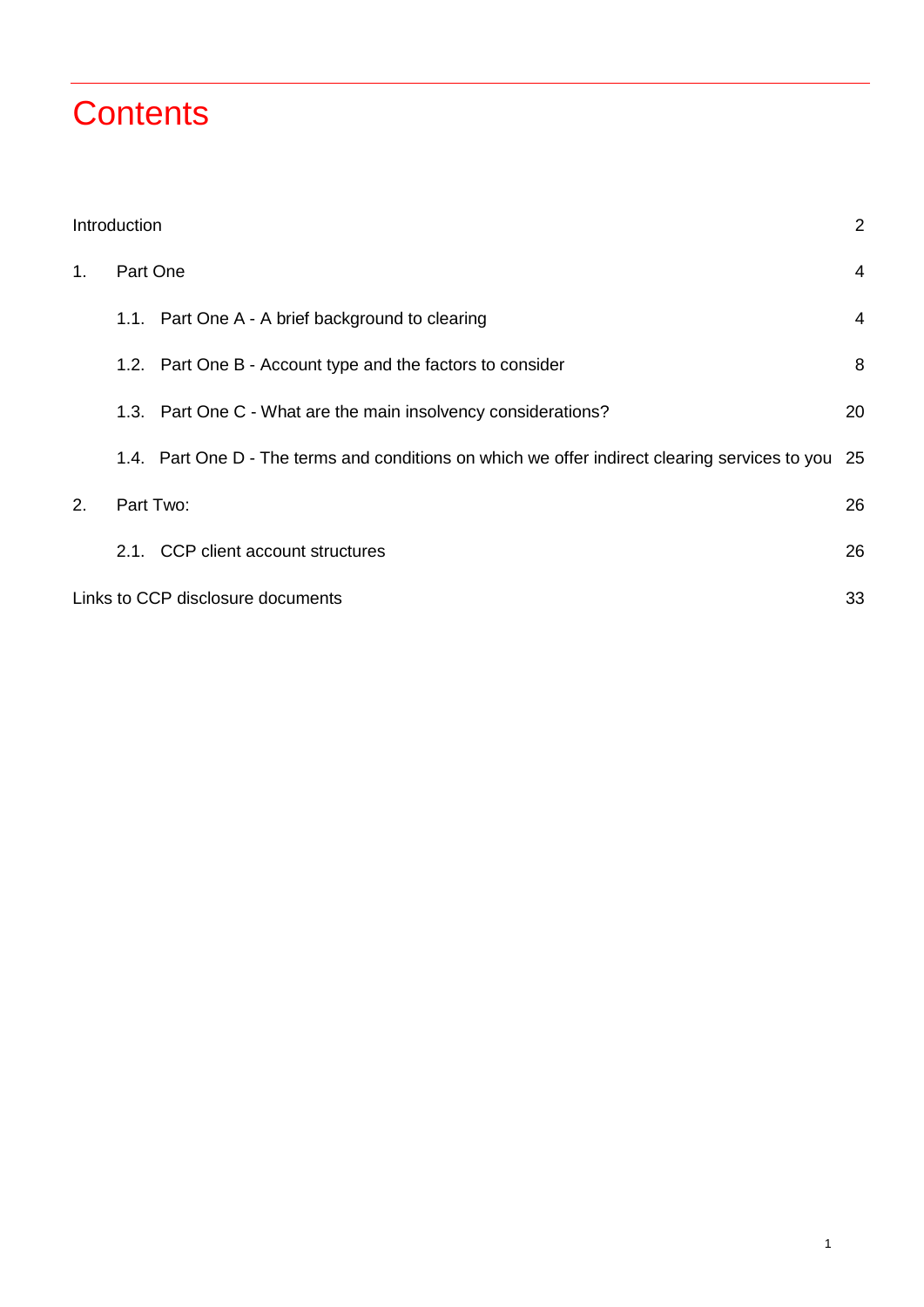# <span id="page-2-0"></span>**Introduction**

Throughout this document references to "we", "our" and "us" are references to HSBC Bank plc. References to "you" and "your" are references to the client.

# **What is the purpose of this document?**

To enable us to comply with our obligations as a clearing member under EMIR<sup>2</sup> **("EMIR"),** which requires that where we are providing services to you that involve us clearing derivatives through an EU central counterparty **("CCP")** we must:

- offer you a choice of an individual client account or an omnibus client account (as discussed under "The types of account available" in Part One B below);
- publicly disclose the levels of protection and costs associated with different levels of segregation; and
- describe the main legal implications of different levels of segregation.

Additionally, to enable us to comply with our obligations as a clearing member under the Indirect Clearing RTS, which require that, where we are providing services to you that involve us facilitating the indirect clearing of derivatives through an EU CCP, we must:

- offer you a choice of a basic omnibus indirect client account or a gross omnibus indirect client account (as discussed under *"*The types of accounts available*"* in Part One B below);
- publicly disclose the levels of protection and costs associated with different levels of segregation; and
- describe the main legal implications of different levels of segregation.

We have provided the costs associated with the different accounts separately. Details may be found at our website following this link:<http://www.hsbcnet.com/gbm/about-us/financial-regulation/emir>

In respect of the treatment of margin and collateral at CCP level you should refer to the CCP disclosures that the CCPs are required to prepare.

# **Organisation of this document**

This document is set out as follows:

- Part One A provides some background to clearing.
- Part One B gives information about the difference between the individual client account, the omnibus client account, the basic omnibus indirect client account and the gross omnibus indirect client account; explains how this impacts on the clearing of your derivatives and sets out some of the other factors that might affect the level of protection you receive in respect of assets provided to us as margin.
- Part One C sets out some of the main insolvency considerations.
- Part Two provides an overview of the main variations on the different levels of segregation that the CCPs offer, together with an explanation of the main implications of each, and sets out links to further information provided by the CCPs.

<sup>&</sup>lt;sup>2</sup> The Regulation (EU) No 648/2012 of the European Parliament and the Council of 4 July 2012 on OTC derivatives, central counterparties and trade repositories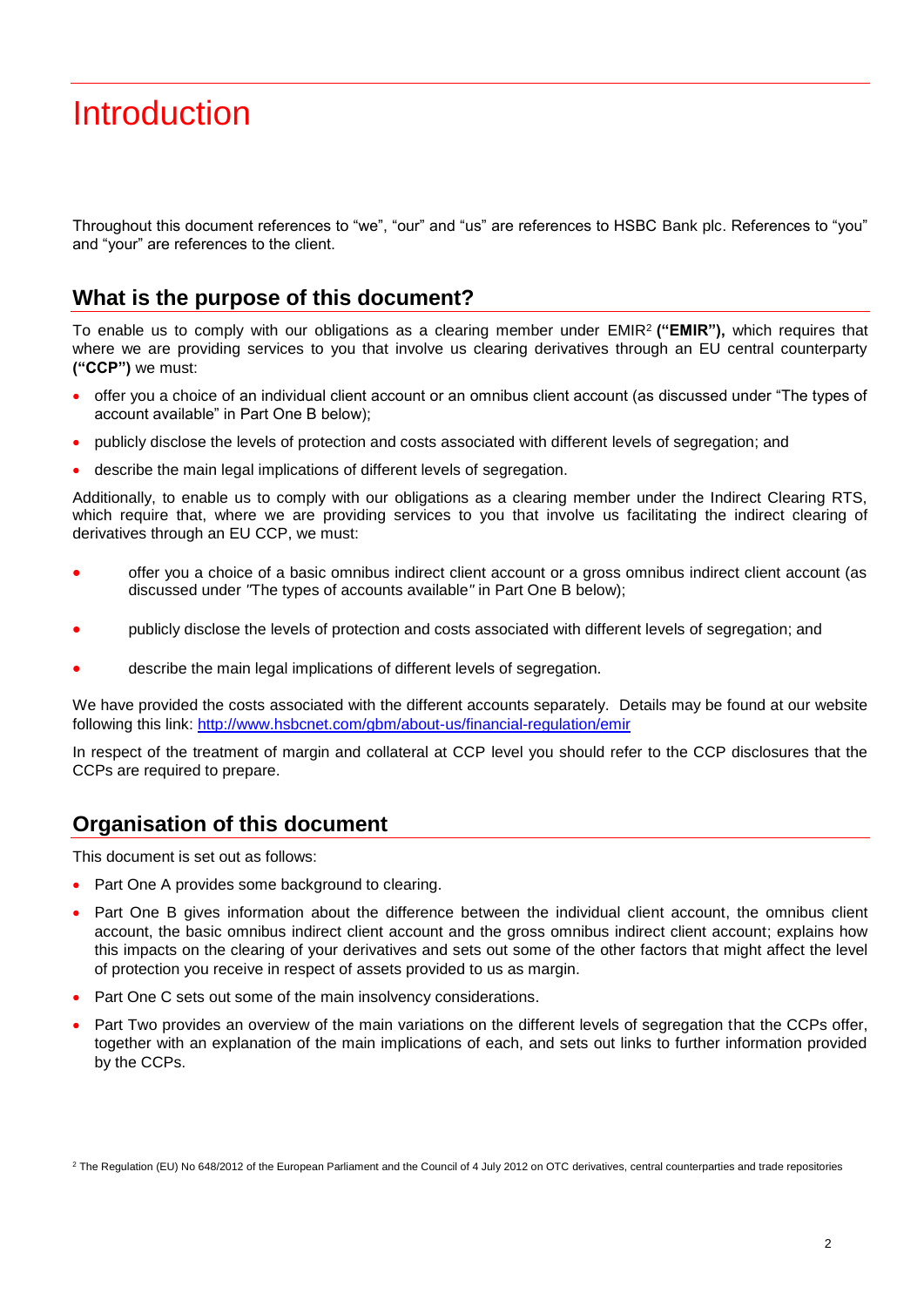# **What are you required to do?**

You must review the information provided in this document and the relevant CCP disclosures and confirm to us in writing which account type you would like us to maintain with respect to each CCP on which we clear derivatives for you from time to time and whether you agree with the way in which we propose to deal with any excess margin we may hold in relation to an individual client account. We will explain how we would like you to make this confirmation and by when. If you do not confirm within the requested timeframe, we will record the positions and assets relating to you in an account that has the level of EMIR-compliant segregation which is the closest to your pre-EMIR account structure, provided that:

- we have used reasonable and multiple endeavours to obtain your written choice of segregation and have evidence of our efforts;
- in our communication with you, we have informed you that your failure to elect a level of segregation in accordance with EMIR Article 39 will result in us allocating you to an account having the level of EMIRcompliant segregation which is the closest to your pre-EMIR account structure (e.g. an omnibus segregation, net or gross as the case may be) and
- we have explained to you that election by us does not preclude you to elect a different (e.g. higher) level of segregation at any time by communicating it in writing to us.

Where we offer to facilitate indirect clearing services, you will also need to confirm to us whether you intend to provide clearing services through us to your clients and inform us of your clients' choice of indirect client accounts. We will explain how we would like you to make this confirmation and by when.

# **Important**

Whilst this document will be helpful to you when making this decision, this document does not constitute legal or any other form of advice and must not be relied on as such. This document provides a high level analysis of several complex and/or new areas of law, whose effect will vary depending on the specific facts of any particular case, some of which have not been tested in the courts. It does not provide all the information you may need to make your decision on which account type or level of segregation is suitable for you. It is your responsibility and, where applicable, the responsibility of your clients to review and conduct independent due diligence on the relevant rules, legal documentation and any other information provided on each of the account offerings and those of the various CCPs on which we clear derivatives for you and, where applicable, your clients. You and where applicable, your clients may wish to appoint independent professional advisors to assist with this.

We shall not in any circumstances be liable, whether in contract, tort, breach of statutory duty or otherwise for any losses or damages that may be suffered as a result of using this document. Such losses or damages include (a) any loss of profit or revenue, damage to reputation or loss of any contract or other business opportunity or goodwill and (b) any indirect loss or consequential loss. No responsibility or liability is accepted for any differences of interpretation of legislative provisions and related guidance on which it is based. This paragraph does not extend to an exclusion of liability for, or remedy in respect of, fraudulent misrepresentation.

Please note that this disclosure has been prepared on the basis of English law save as otherwise stated. However, issues under other laws may be relevant to your due diligence. For example, the law governing the CCP rules or related agreements; the law governing our insolvency; the law of the jurisdiction of incorporation of the CCP; and the law of the location of any assets.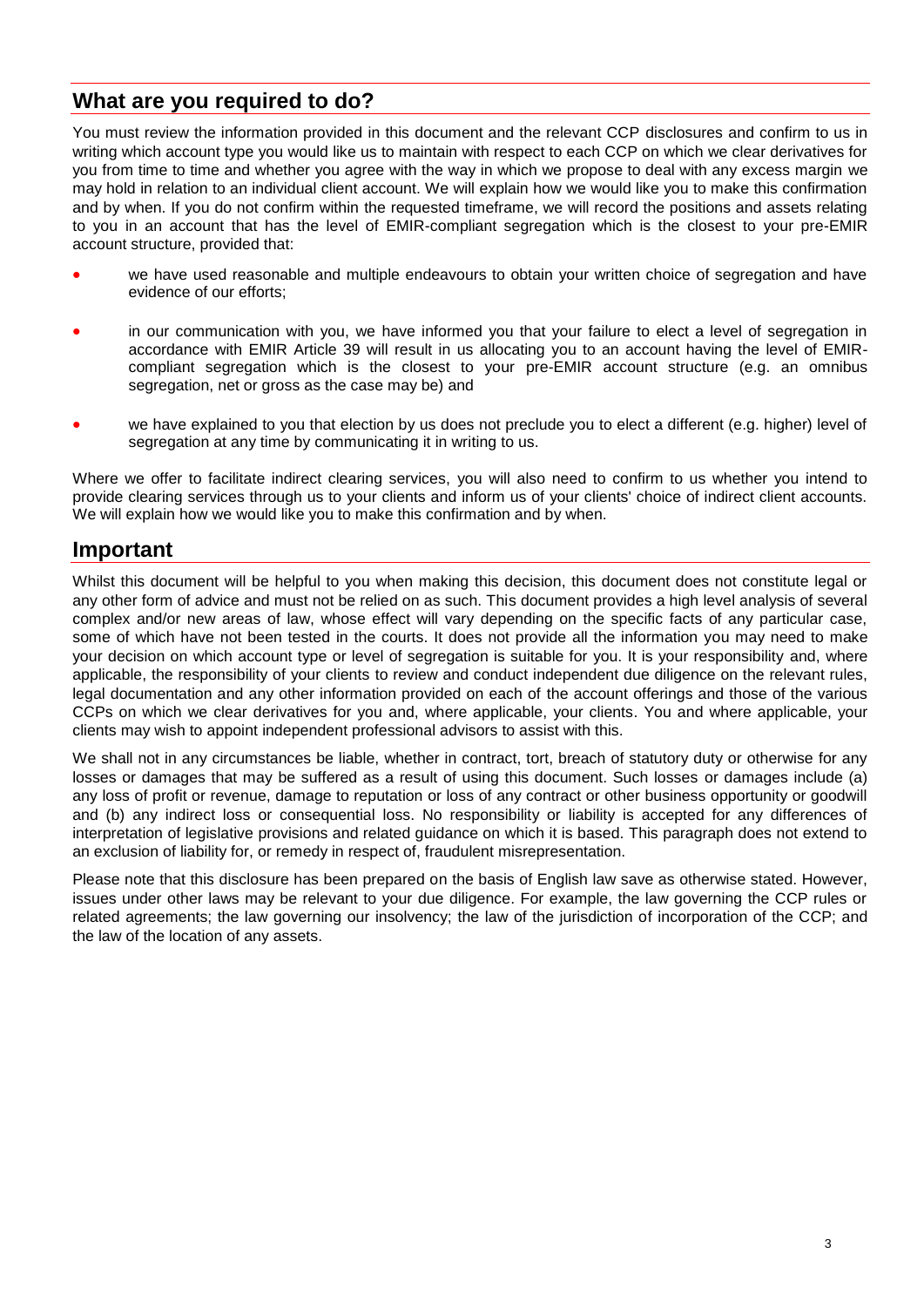# <span id="page-4-0"></span>1. Part One

# <span id="page-4-1"></span>1.1. Part One A. A brief background to clearing

The market distinguishes two main types of clearing models: the "agency" model and the "principal-to-principal" model. Most of the CCPs we use adopt the "principal-to-principal" model, and this document assumes all transactions are cleared according to this model.

# **The "principal-to-principal" clearing model**

When clearing transactions for you through a CCP, we usually enter into two separate transactions:



A principal-to-principal transaction with the CCP, which is governed by the rules of such CCP (the **CCP Transaction**).

A principal-to-principal transaction with you, which is governed by the terms of the client clearing agreement between us (the **Client Transaction**).

Additionally, where we facilitate indirect clearing services, i.e. facilitate the clearing by you through us of positions for your own clients, you may enter into a third principal-to-principal transaction with one of your clients:



CCP Transaction

Client Transaction

A principal-to-principal transaction between you and one of your clients, which is governed by the terms of an indirect client clearing agreement between you and your client (the **Indirect Client Transaction**).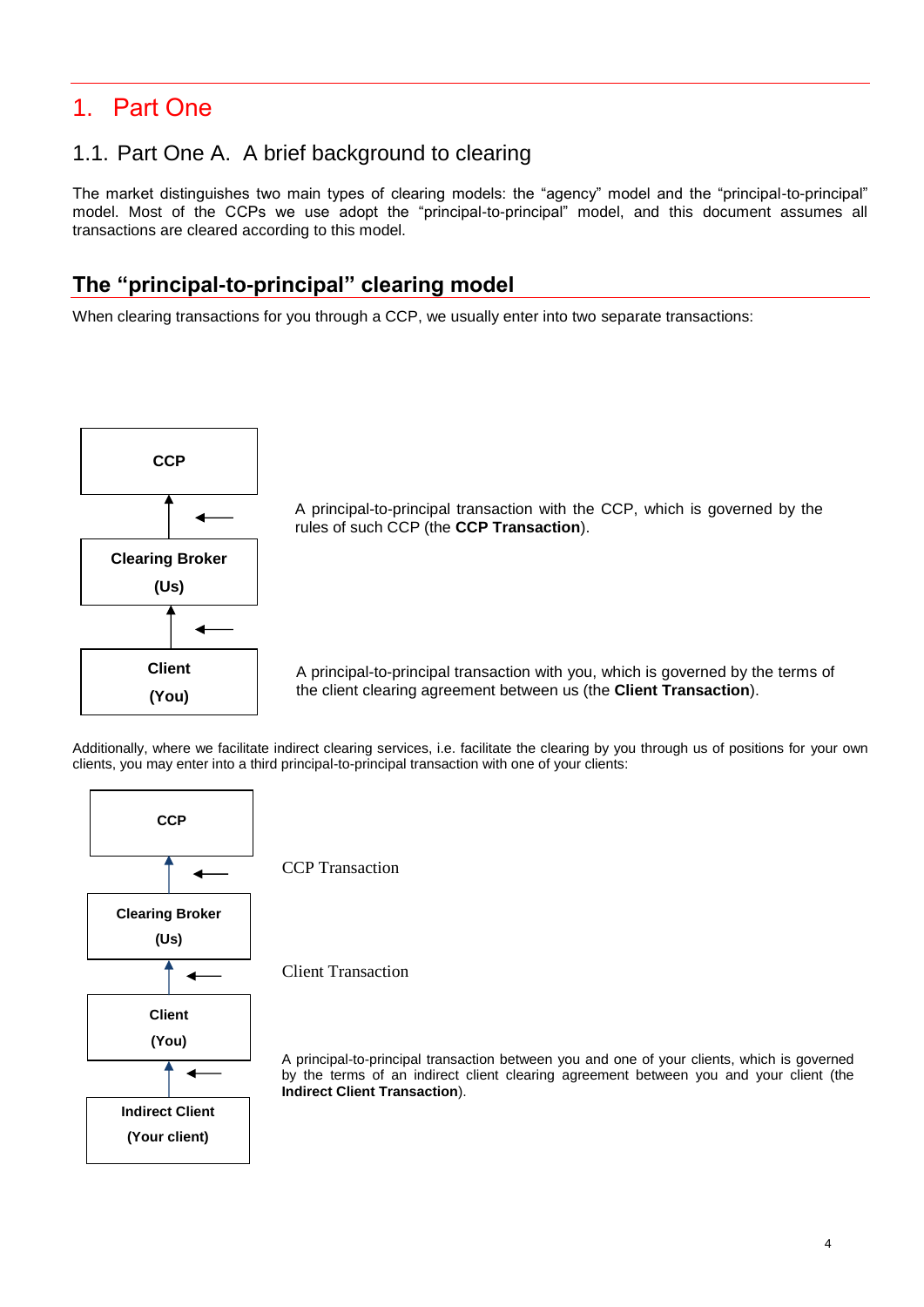The terms of each Client Transaction are equivalent to those of the related CCP Transaction, except that (i) each Client Transaction will be governed by a client clearing agreement between you and us and (ii) we will take the opposite position in the CCP Transaction to the position we have under the related Client Transaction. Similarly, where applicable, the terms of each Indirect Client Transaction are equivalent to those of the related Client Transaction which, in turn, is equivalent to those of the related CCP Transaction, except that (i) each Indirect Client Transaction will be governed by an indirect client clearing agreement between you and your client, and (ii) you will take the opposite position in the Client Transaction to the position you have under the related Indirect Client Transaction.

Under the terms of the client clearing agreement between you and us, a Client Transaction will arise without the need for any further action by either you or us, as soon as the CCP Transaction arises between us and the CCP. Once both of those transactions have been entered into, your transaction is considered to be "cleared". Similarly, where applicable, we expect that under the terms of the indirect client clearing agreement between you and your client, an Indirect Client Transaction will arise without the need for any further action by either you or your client, as soon as the Client Transaction arises between you and us. Once all three of those transactions referred to above have been entered into, your client's transaction is considered to be "cleared".

As the principal to the CCP, we are required to provide assets to the CCP as margin for the CCP Transactions that relate to you and your clients and to ensure the CCP has as much margin as it requires at any time. We will therefore ask you for margin and, where you provide it in a form which we cannot transfer to the CCP, we may transform it. If you have provided us with margin assets, you may face what we call "transit risk" - this is the risk that, if we were to default prior to providing such assets to the CCP, the assets that should have been recorded in your account at the CCP will not have been and will not benefit from the protections described below under "What happens if we are declared to be in default by a CCP?".

However, in many cases you may not actually face transit risk because the CCPs often call margin from us early in the morning so we will often use our own funds to satisfy the margin call and then seek to recover such amount from you. In these cases, it is rather that we are exposed to you for the interim period. The arrangements between you and us relating to how the margin calls will be funded will be set out in the client clearing agreement between you and us.

If we are not a member of such CCP ourselves, we may offer you alternative solutions:

- Where we do not facilitate indirect clearing services provided by you, we may enter into a principal-toprincipal transaction with an affiliate or third-party clearing broker which is a member of such CCP, instead of a principal-to-principal transaction directly with such CCP. Such arrangements are outside the scope of this document, and we will provide you with a separate Client Disclosure Document with respect to such arrangements.
- Where we facilitate indirect clearing services provided by you, for any of your clients that have opted for a Basic Omnibus Indirect Client Account and that are not part of our group, we may enter into a principal-toprincipal transaction with an affiliate clearing broker, which is a member of such CCP, instead of a transaction directly with such CCP in a long chain arrangement under the Indirect Clearing RTS (a **Long Chain Arrangement**). Under a Long Chain Arrangement, both the affiliate clearing broker and we would be subject to the relevant requirements for clearing brokers in the Indirect Clearing RTS. Consequently, any references in this document to 'clearing broker' should be read, where relevant, as including us in the capacity of a client of an affiliate clearing broker under a Long Chain Arrangement.

Please see Part One B for an explanation of how this is relevant to the choice of account types.

#### **What if you want to transfer your Client Transactions to another clearing broker?**

There may be circumstances where you wish to transfer some or all of your Client Transactions to another clearing broker on a business as usual basis (i.e. in the absence of us having been declared in default by a CCP). We are not obliged to facilitate this under EMIR or the Indirect Clearing RTS but we may be willing to do so subject to our ability to transfer the CCP Transactions to which they relate and the margin provided to the CCP in connection with them (which will depend on the relevant CCP's rules) and any conditions set out in our client clearing agreement.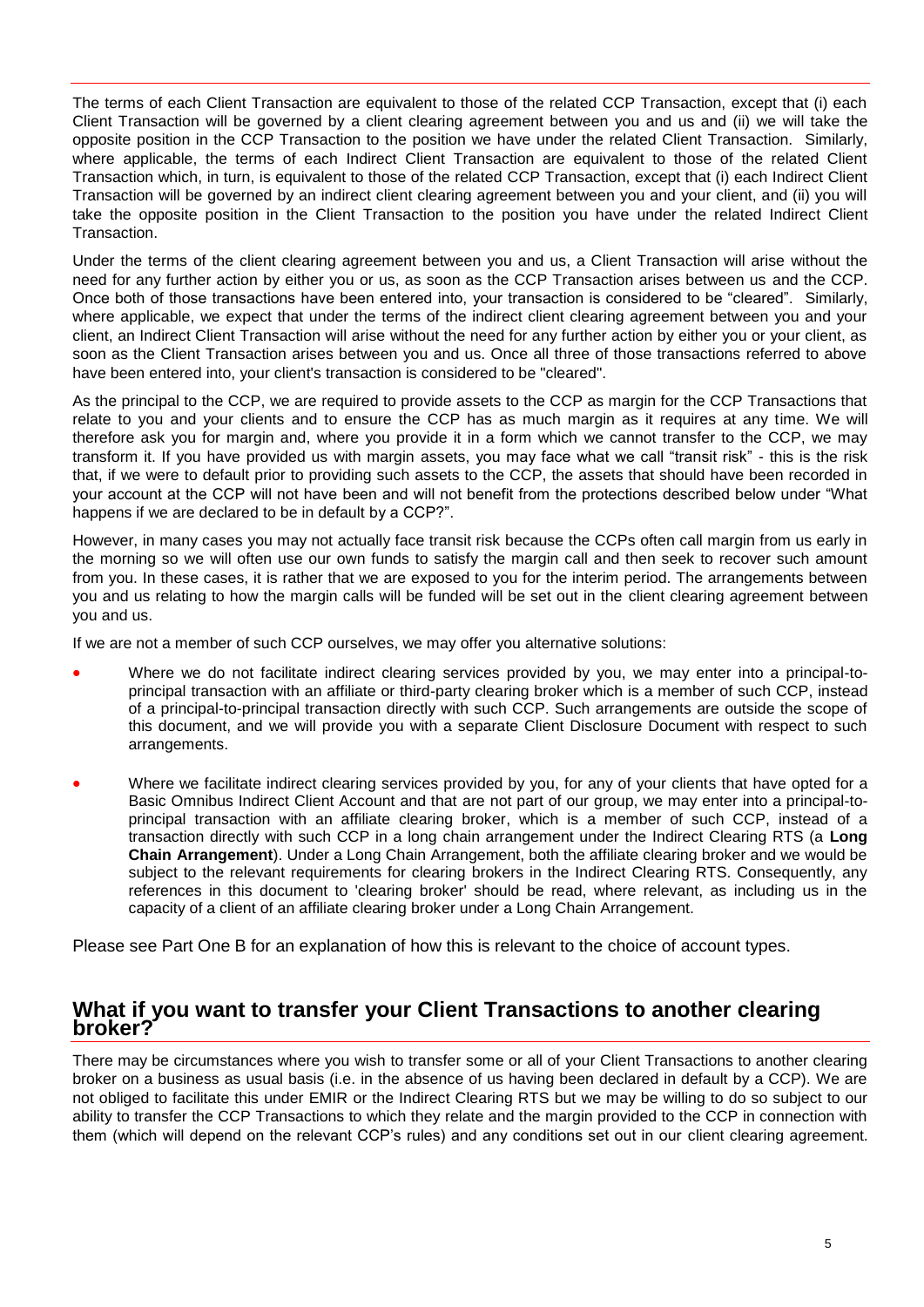You will also need to find a clearing broker that is willing to accept such Client Transactions and the related CCP Transactions and assets.

It may be easier to transfer Client Transactions and CCP Transactions that are recorded in an Individual Client Account than those recorded in an Omnibus Client Account (both types of account being described in more detail in Part One B) for the same reasons as set out below under "Will the CCP Transactions and assets relating to you be automatically ported to a back-up clearing broker?" Similarly, where applicable, it may be easier to transfer Client Transactions relating to your Indirect Client Transactions and the corresponding CCP Transactions that are recorded in a Gross Omnibus Indirect Client Account than those recorded in a Basic Omnibus Indirect Client Account (both types of account being described in more detail in Part One B) for the same reasons as set out below under "Will the CCP Transactions and assets relating to you be automatically ported to a back-up clearing broker?"*.*

# **What happens if we are declared to be in default by a CCP?**

If we are declared to be in default by a CCP, there are two possibilities with respect to the CCP Transactions and assets related to you and, where applicable, your clients:

- with respect to Individual Client Accounts, Omnibus Client Accounts and Gross Omnibus Indirect Client Accounts (and, in certain circumstances, Basic Omnibus Indirect Client Accounts), the CCP will, at your request, try to transfer (**port**) to another clearing broker (a **back-up clearing broker**), such CCP Transactions and assets; or,
- if porting cannot be achieved with respect to such accounts and ordinarily with respect to Basic Omnibus Indirect Client Accounts, the CCP will terminate the CCP Transactions that relate to you (see "What happens if porting is not achieved" below).

The porting process will differ depending on the CCP but it is likely to involve a close-out (with us) and a reestablishment (with the back-up clearing broker) of the CCP Transactions or a transfer of the open CCP Transactions and related assets from us to the back-up clearing broker. In some cases CCPs will support this structure legally by requiring us to grant a security interest to you over some or all of our related rights against the CCP but in other cases where CCPs can rely on EMIR and local legislation, this is not necessary.

#### **Will the CCP Transactions and assets relating to you be automatically ported to a back-up clearing broker?**

No, there will be a number of conditions which must be satisfied before the CCP Transactions and assets that relate to you and, where applicable, your clients can be ported to a back-up clearing broker. These conditions will be set by the CCPs and will include obtaining your consent. In all cases you will need to have a back-up clearing broker that has agreed to accept the CCP Transactions. You may wish to appoint a back-up clearing broker upfront as part of your clearing arrangements but the back-up clearing broker is unlikely to be able to confirm that it is willing to accept the CCP Transactions until the default occurs. The back-up clearing broker may also have conditions that they require you to meet. You may also be able to agree with the CCP that it may choose a back-up clearing broker on your behalf. If you have not appointed a back-up clearing broker prior to our default, or agreed with the CCP that it may appoint one on your behalf, then this may mean that porting is less likely to occur.

If porting is achieved, your Client Transactions with us will terminate in accordance with our client clearing agreement, but we would expect that any Indirect Client Transactions between you and your clients would be unaffected. We would expect your back-up clearing broker to put in place new client transactions between itself and you.

The type of account and level of segregation will have an impact on the ability to port CCP Transactions and assets to a back-up clearing broker upon our default.

With regard to a Basic Omnibus Client Account (described in more detail in Part One B), no contractual arrangements will be in place for porting and, therefore, porting will ordinarily not be available. With regard to an Omnibus Client Account (described in more detail in Part One B), in most cases, all of our clients who have CCP Transactions and assets relating to them recorded in the same Omnibus Client Account will have to agree to use the same back-up clearing broker, and the back-up clearing broker will have to agree to accept all of the CCP Transactions and assets recorded in that Omnibus Client Account. It is therefore likely to be difficult to achieve porting in relation to an Omnibus Client Account or Basic Omnibus Indirect Client Account.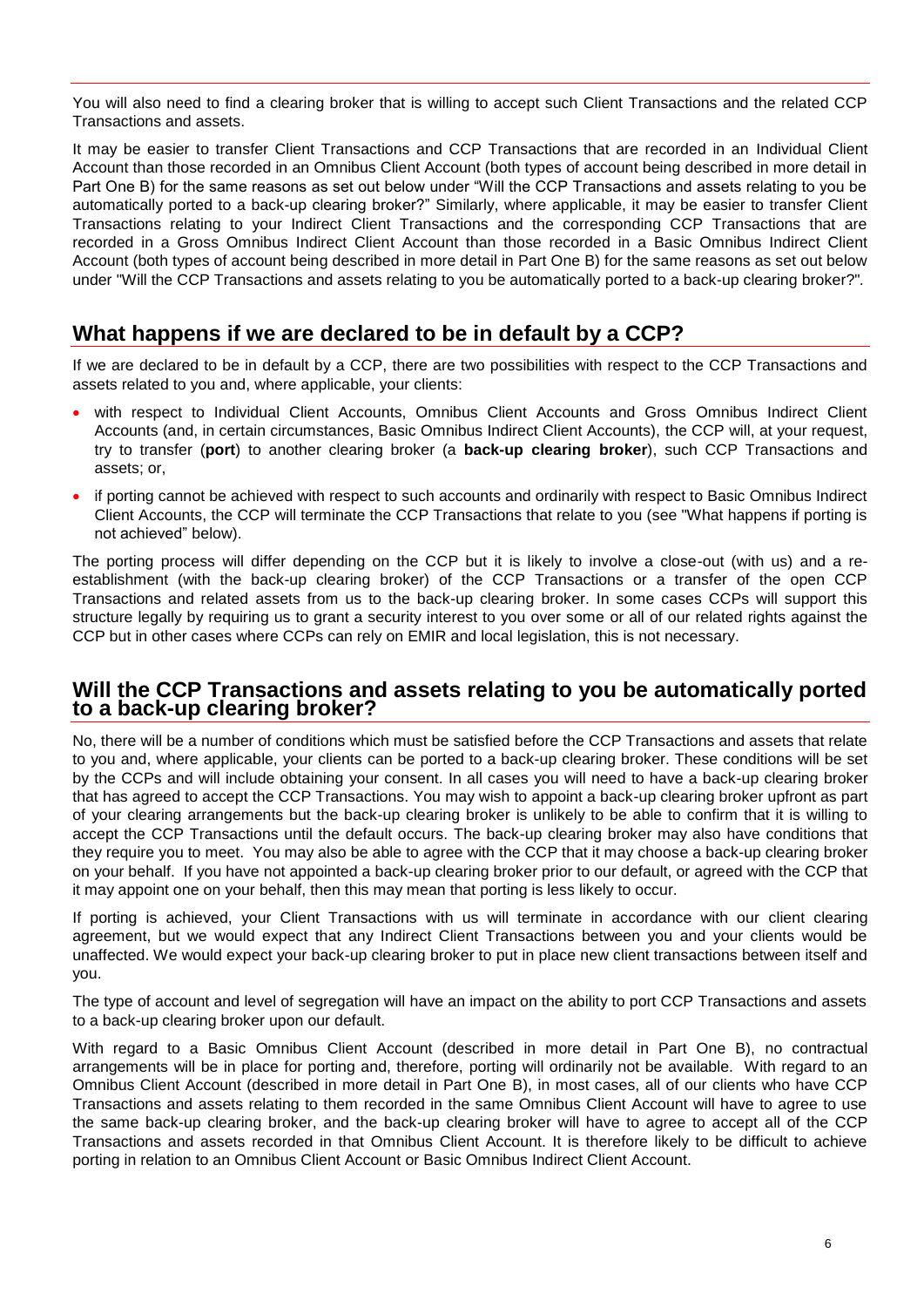It should be easier to achieve porting in respect of your positions if you choose an Individual Client Account (described in more detail in Part One B), because you can appoint a back-up clearing broker with respect to just your CCP Transactions and the related assets. Similarly, it should be easier to achieve porting in respect of one of your client's positions if such client chooses a Gross Omnibus Indirect Client Account (described in more detail in Part One B), because it allows one or more of your clients in the same Gross Omnibus Indirect Client Account to port independently of your other clients in the same Gross Omnibus Indirect Client Account, and because, unlike a Basic Omnibus Indirect Client Account, the Gross Omnibus Indirect Client Account at the CCP level relates only to your clients (and not to clients of our other clients).

# **What happens if porting is not achieved?**

Each CCP is permitted to specify a period of time after which, if it has not been able to achieve porting, it will be permitted to actively manage its risks in relation to the CCP Transactions. This period of time will vary across CCPs. If you want to port your CCP Transactions (where possible), you will need to notify the CCP and show that you can satisfy the other conditions within this period.

Otherwise, the CCP will terminate the CCP Transactions and perform a close-out calculation in respect of them in accordance with the CCP rules. If there is an amount owed by the CCP in respect of the CCP Transactions, to the extent that the CCP knows your identity and how much of that amount relates to you and, where applicable, your clients, the CCP may pay such amount directly to you. If the CCP does not know your identity and/or does not know how much of the amount relates to you and, where applicable, your clients, the CCP will pay it to us (or our insolvency practitioner) for the account of our clients.

It is more likely that a CCP will be able to pay any such amount directly to you with respect to an Individual Client Account or a Gross Omnibus Indirect Client Account (described in more detail in Part One B). This is because your identity will typically be disclosed to the CCP in these cases.

If the CCP terminates the CCP Transactions, then the Client Transactions between us and the Indirect Client Transactions between you and your clients are also likely to terminate. The termination calculations in respect of those Client Transactions and Indirect Client Transactions will be performed in accordance with the client clearing agreement between us and, where applicable, the indirect client clearing agreement between you and your clients respectively. Such calculations will likely mirror those performed by the CCP in respect of the CCP Transactions. If you are due a payment from us as a result of the close-out calculations in respect of our Client Transactions, the amount due from us to you will be reduced by any amount that you receive (or are deemed to receive) directly from the CCP.

Please see Part One C for a consideration of the main insolvency considerations.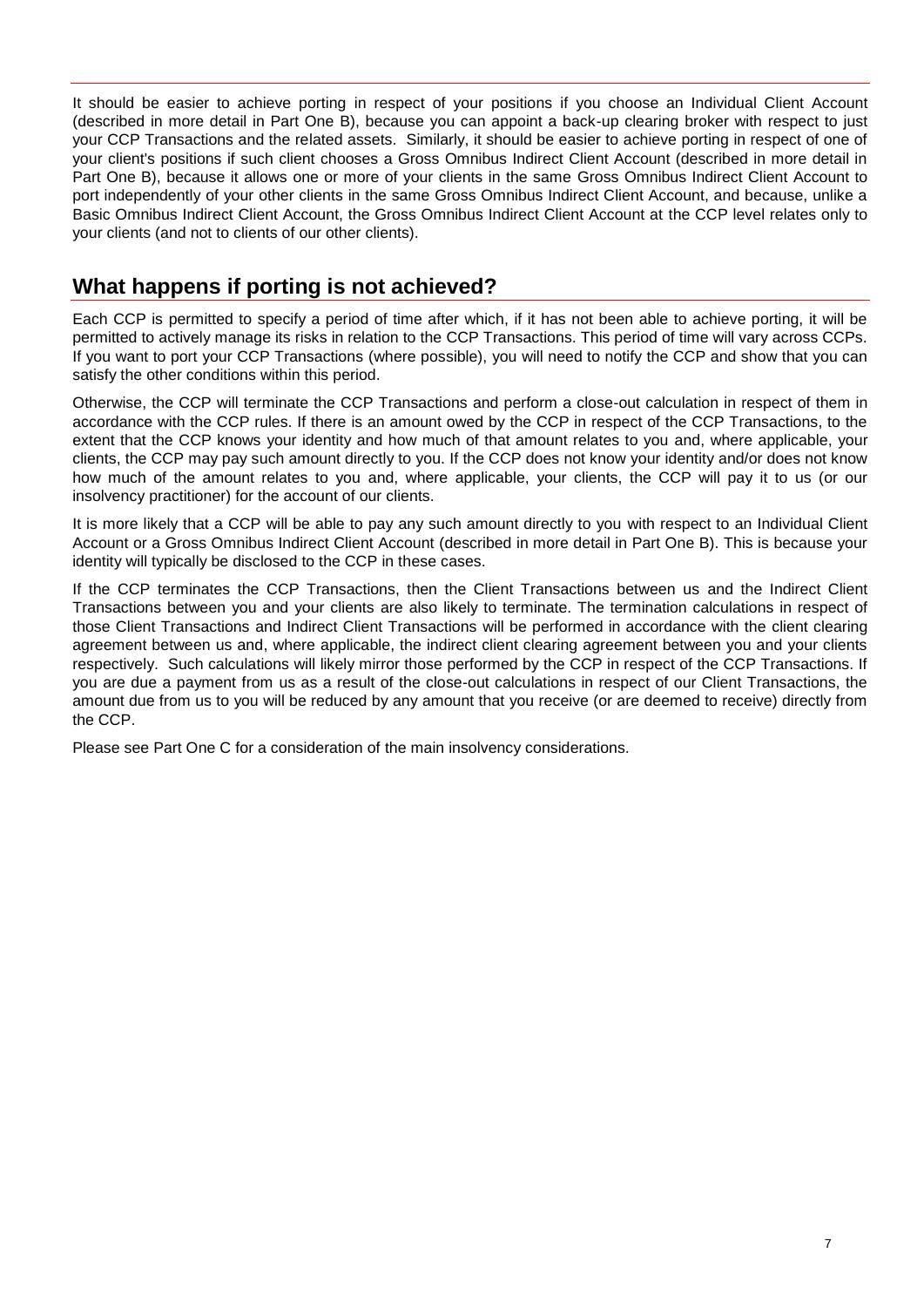# <span id="page-8-0"></span>1.2 . Part One B. Account types and the factors to consider

# **The types of account available**

Unless specifically stated otherwise, reference to accounts means the accounts in the books and records of each CCP. The CCP uses these accounts to record the CCP Transactions that we enter into in connection with the clearing of your related Client Transactions and any related Indirect Client Transactions and the assets that we provide to the CCP in respect of such CCP Transactions. Additionally, we will open accounts in our books and records to record the Client Transactions we enter into with you, some of which may relate to your Indirect Client Transactions (depending on the account type), and the assets that you provide to us in respect of such Client Transactions.

There are two basic types of client account available at the CCP level – Omnibus Client Accounts and Individual Client Accounts. Some of the CCPs then offer different levels of segregation within those as described in Part Two of this document. Additionally, there are two basic types of indirect client accounts available at the CCP level – the Basic Omnibus Indirect Client Accounts and Gross Omnibus Indirect Client Accounts.

At the clearing broker level, we then open and maintain accounts corresponding to the relevant direct and indirect clearing accounts at the CCP level as described in more detail below.

#### Omnibus Client Account

Under this account type, at the level of the CCP, the CCP Transactions and assets that relate to them in the CCP's accounts are segregated from:

- any CCP Transactions we have cleared for our own account (our **House Transactions**) (including corresponding assets in the CCP's accounts) at the CCP;
- any CCP Transactions (including corresponding assets in the CCP's accounts) relating to any of our other clients that have opted for an Individual Client Account; and
- any CCP Transactions (including corresponding assets in the CCP's accounts) relating to your clients and any clients of our other clients (regardless of whether they have opted for a Basic Omnibus Indirect Client Account or a Gross Omnibus Indirect Client Account).

However, the CCP Transactions and assets that relate to you will be commingled with the CCP Transactions and assets relating to any of our other clients that are recorded in the same Omnibus Client Account.

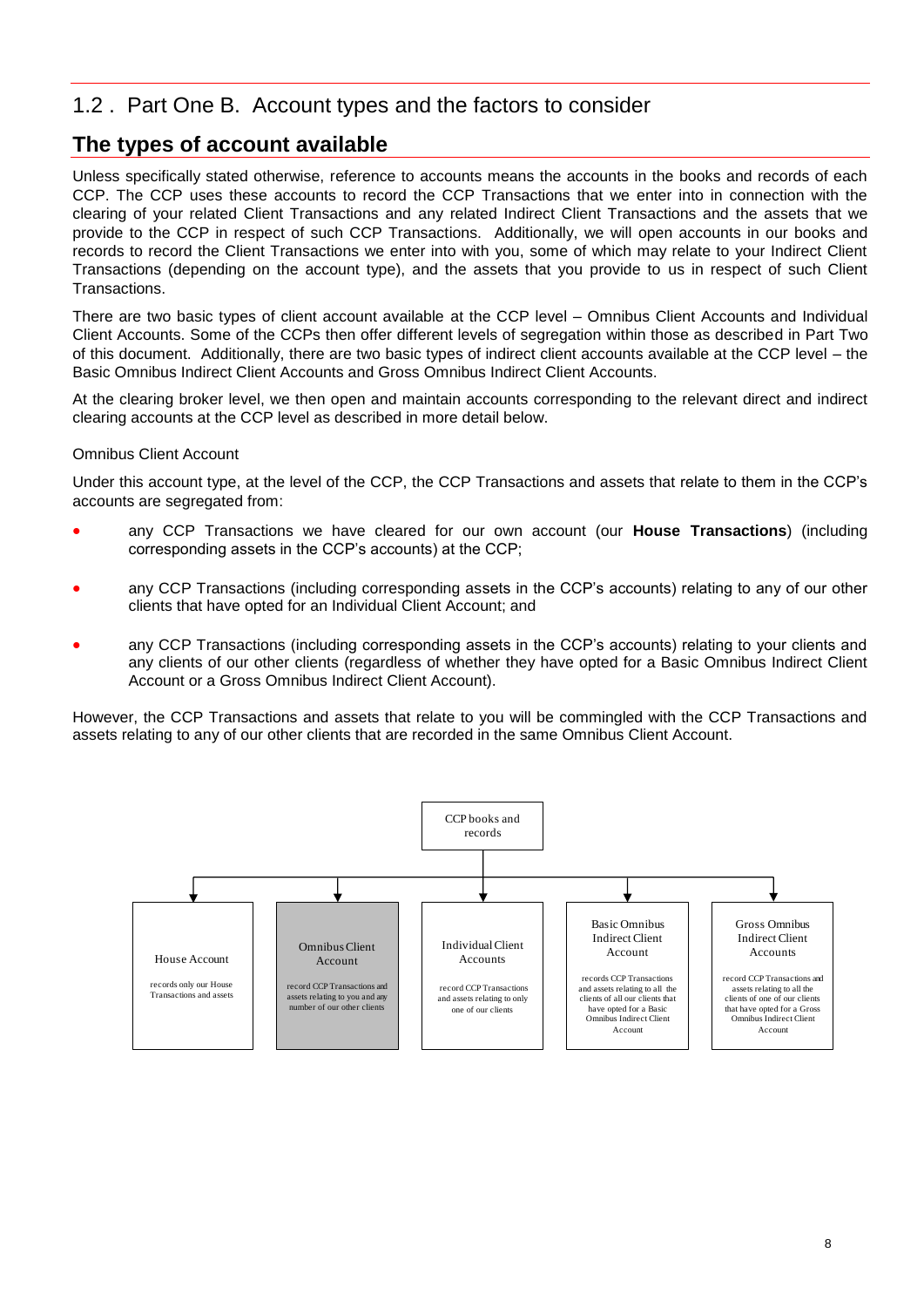| Can CCP Transactions and related collateral be netted<br>with our House Transactions and assets?              | No.                                                                                                                 |
|---------------------------------------------------------------------------------------------------------------|---------------------------------------------------------------------------------------------------------------------|
| Can CCP Transactions and related assets be netted<br>with those relating to our other clients?                | Yes (provided the other clients' CCP Transactions and<br>assets are recorded in the same Omnibus Client<br>Account) |
| Can CCP Transactions and related collateral be netted<br>with those relating to your clients?                 | No <sup>3</sup>                                                                                                     |
| Can CCP Transactions and related collateral be netted<br>with those relating to clients of our other clients? | No.                                                                                                                 |

The CCP will agree not to net the CCP Transactions relating to you with our House Transactions, or any CCP Transactions not recorded in the same Omnibus Client Account, nor use the assets relating to such CCP Transactions with respect to any House Transaction or CCP Transaction recorded in any other account.

However, both we and the CCP may net the CCP Transactions that are recorded in the same Omnibus Client Account. The assets provided in relation to the CCP Transactions recorded in the same Omnibus Client Account can be used in relation to any CCP Transaction (whether it relates to you or to any of our other clients) credited to that Omnibus Client Account.

Please see Part Two for an overview of the risks you may face if you choose an Omnibus Client Account and for details of the different levels of segregation that may be available at different CCPs.

Individual Client Account

Under this account type, at the level of the CCP, the CCP Transactions and assets that relate to you in the CCP's accounts are segregated from:

- any CCP Transactions (including corresponding assets in the CCP's accounts) relating to our House Transactions;
- any CCP Transactions (including corresponding assets in the CCP's accounts) relating to any of our other clients (regardless of whether they have opted for an Individual Client Account or an Omnibus Client Account); and
- any CCP Transactions (including corresponding assets in the CCP's accounts) relating to your clients and any clients of our other clients (regardless of whether they have opted for a Basic Omnibus Indirect Client Account or a Gross Omnibus Indirect Client Account).

<sup>&</sup>lt;sup>3</sup> Please note that the clearing agreement between you and us may allow us to apply any positive liquidation balance of your proprietary account to any negative liquidation balances owed in respect of your clients' accounts.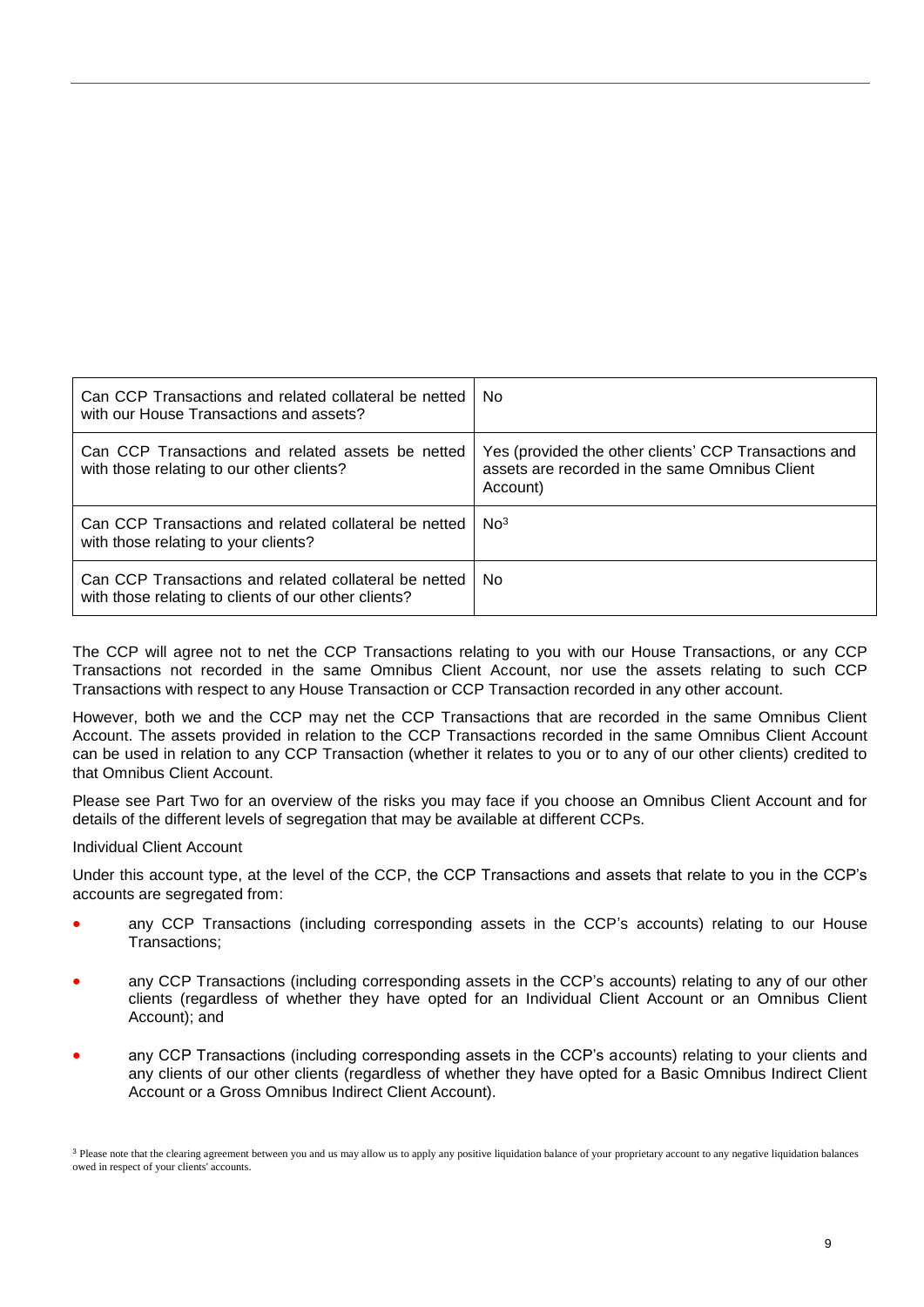

| Can CCP Transactions and related collateral be netted<br>with our House Transactions and assets?              | No.             |
|---------------------------------------------------------------------------------------------------------------|-----------------|
| Can CCP Transactions and related assets be netted<br>with those relating to our other clients?                | No.             |
| Can CCP Transactions and related collateral be netted<br>with those relating to your clients?                 | No <sup>4</sup> |
| Can CCP Transactions and related collateral be netted<br>with those relating to clients of our other clients? | No.             |

<sup>4</sup> Please note that the clearing agreement between you and us may allow us to apply any positive liquidation balance of your proprietary ICA to any negative liquidation balances owed in respect of your clients' accounts.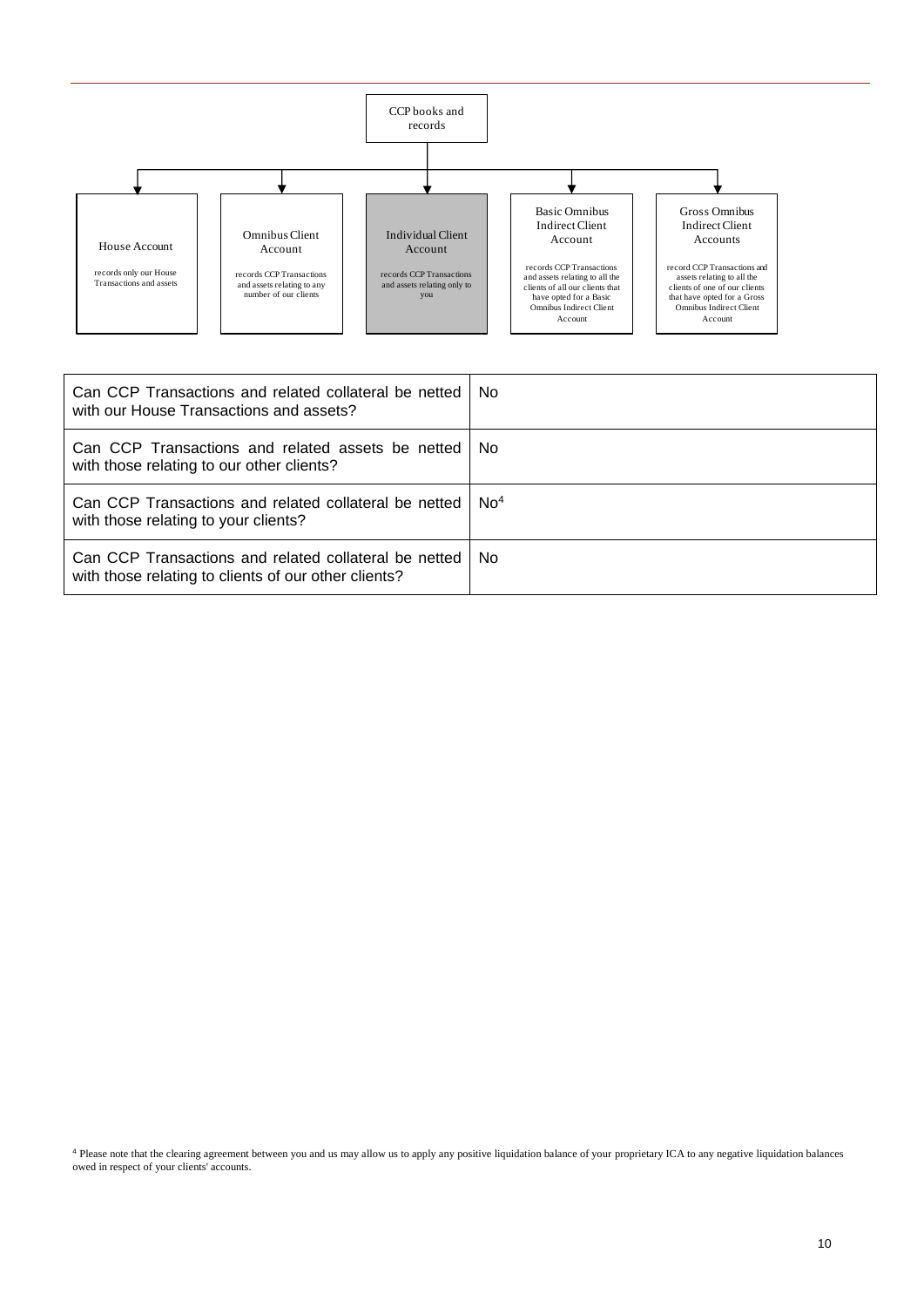The CCP will agree not to net the CCP Transactions relating to you with our House Transactions, nor use the assets relating to such CCP Transactions in relation to our House Transactions.

Further, and in contrast to an Omnibus Client Account, the CCP will agree not to net the CCP Transactions relating to you that are recorded to an Individual Client Account with any CCP Transaction recorded to any other account, nor use the assets related to such CCP Transactions in relation to the CCP Transactions recorded in any other account.

Please see Part Two for an overview of the risks you may face if you choose an Individual Client Account and additional features of Individual Client Accounts that may be available at different CCPs.

Basic Omnibus Indirect Client Account

Under this account type, at the level of the CCP, the CCP Transactions (including the corresponding assets in the CCP's accounts) relating to your clients that have opted for a Basic Omnibus Indirect Client Account are segregated from:

- any CCP Transactions (including corresponding assets in the CCP's accounts) relating to our House Transactions;
- any CCP Transactions (including corresponding assets in the CCP's accounts) relating to your own account or that of one of our other clients (regardless of whether you/they have opted for an Individual Client Account or Omnibus Client Account); and
- any CCP Transactions (including corresponding assets in the CCP's accounts) relating to any of your clients or any clients of our other clients that have opted for a Gross Omnibus Indirect Client Account.

However, the CCP Transactions (including corresponding assets in the CCP's accounts) relating to your clients that have opted for a Basic Omnibus Indirect Client Account will be commingled with the CCP Transactions (including corresponding assets in the CCP's accounts) relating to any of your other clients and any clients of our other clients that have opted for a Basic Omnibus Indirect Client Account and which are recorded in the same Basic Omnibus Indirect Client Account.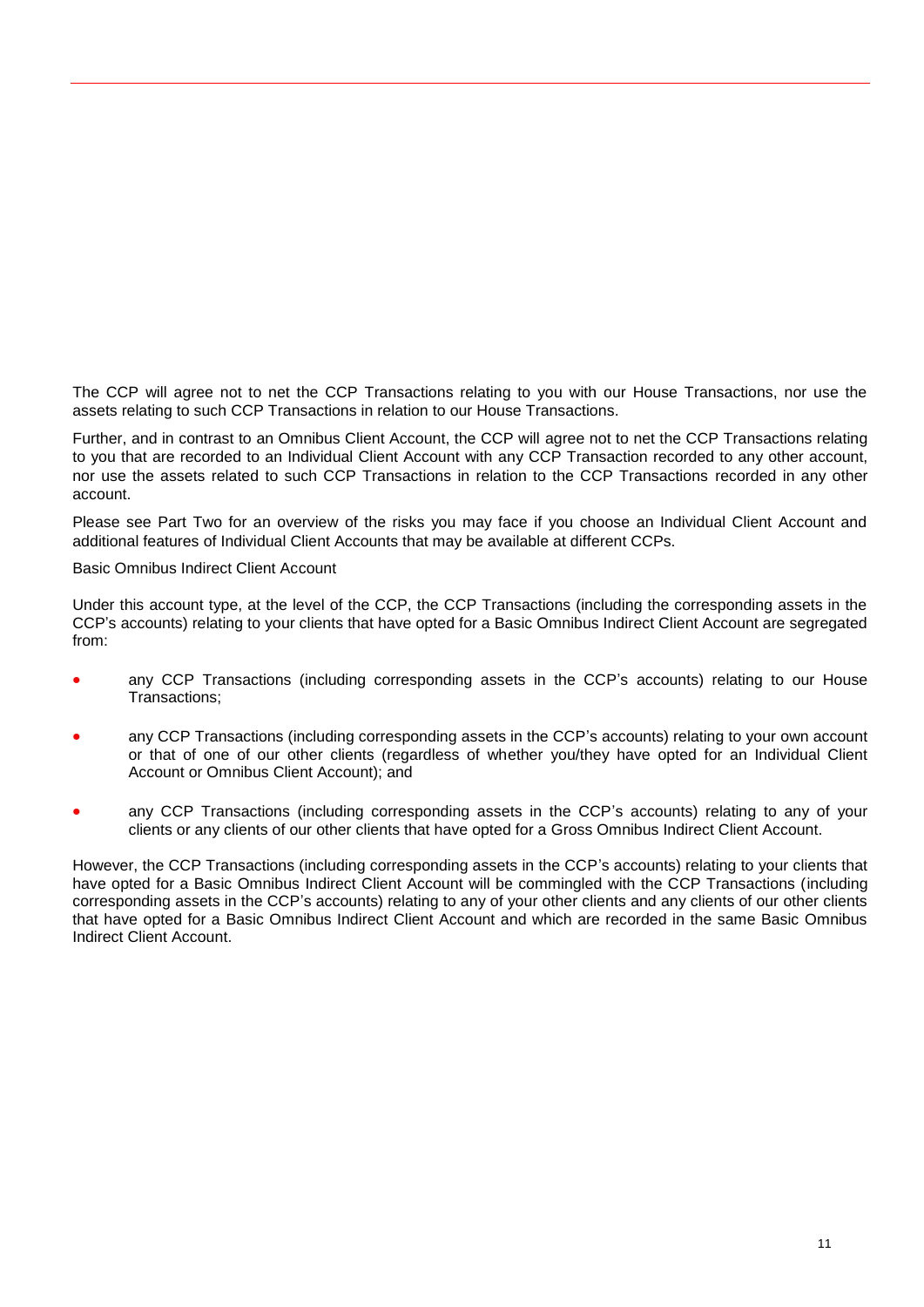

| Can CCP Transactions and related collateral be netted with our<br>House Transactions and assets?              | No.                                                                                                                                               |
|---------------------------------------------------------------------------------------------------------------|---------------------------------------------------------------------------------------------------------------------------------------------------|
| Can CCP Transactions and related assets be netted with those<br>relating to you or our other clients?         | No.                                                                                                                                               |
| Can CCP Transactions and related collateral be netted with<br>those relating to your other clients?           | <b>CCP</b><br>(provided your other clients'<br>Yes.<br>Transactions and assets are recorded in the<br>same Basic Omnibus Indirect Client Account) |
| Can CCP Transactions and related collateral be netted with<br>those relating to clients of our other clients? | Yes (provided our other clients' clients' CCP<br>Transactions and assets are recorded in the<br>same Basic Omnibus Indirect Client Account)       |

The CCP will agree not to net the CCP Transactions relating to your indirect clients that have opted for a Basic Omnibus Indirect Client Account with our House Transactions or any CCP Transactions not recorded in the same Basic Omnibus Indirect Client Account, nor use the assets relating to such CCP Transactions with respect to any House Transaction or CCP Transaction recorded in any other account.

However, both we and the CCP may net the CCP Transactions that are recorded in the same Basic Omnibus Indirect Client Account. The assets provided in relation to the CCP Transactions recorded in the same Basic Omnibus Indirect Client Account can be used in relation to any CCP Transaction (whether it relates to your indirect clients or indirect clients of any of our other clients) credited to that Basic Omnibus Indirect Client Account.

Please see Part Two for an overview of the risks in relation to a Basic Omnibus Indirect Client Account and for details of the different levels of segregation that may be available at different CCPs.

Additionally, at the level of the clearing broker, we then open and maintain accounts corresponding to the Basic Omnibus Indirect Client Accounts at the CCP level. Under this account type, the Client Transactions (including the corresponding assets in our accounts) relating to your clients that have opted for a Basic Omnibus Indirect Client Account are segregated from:

- our House Transactions;
- any Client Transactions (including corresponding assets in our accounts) relating to your own account or that of one of our other clients (regardless of whether you/they have opted for an Indirect Client Account or Omnibus Client Account);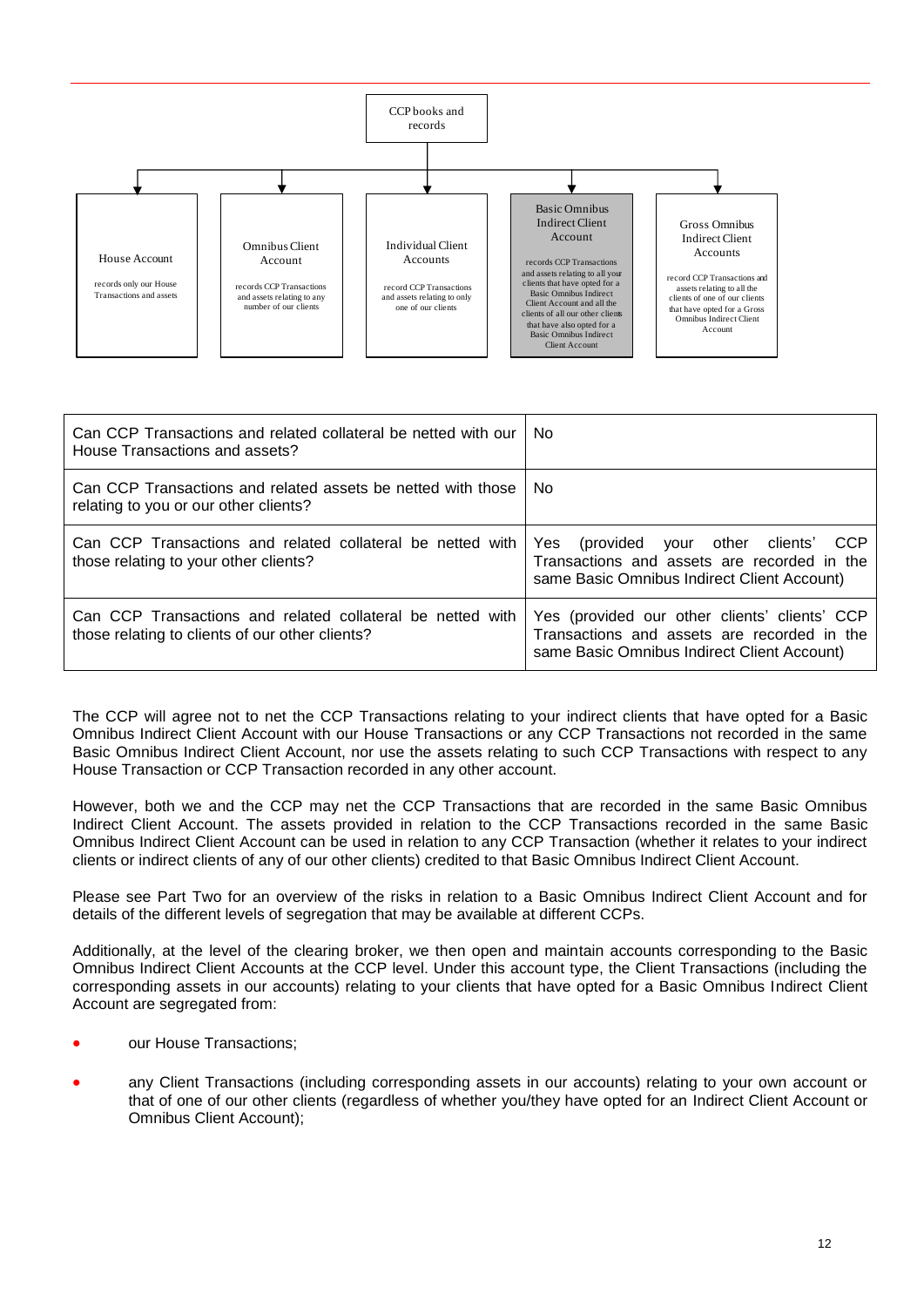- any Client Transactions (including corresponding assets in our accounts) relating to any clients of our other clients that have also opted for a Basic Omnibus Indirect Client Account and which are recorded in a different Basic Omnibus Indirect Client Account; and
- any Client Transactions (including corresponding assets in our accounts) relating to any of your clients or any clients of our other clients that have opted for a Gross Omnibus Indirect Client Account.

However, the Client Transactions (including corresponding assets in our accounts) relating to your clients that have opted for a Basic Omnibus Indirect Client Account will be commingled with the Client Transactions (including corresponding assets in our accounts) relating to any of your other clients that have also opted for a Basic Omnibus Indirect Client Account and which are recorded in the same Basic Omnibus Indirect Client Account.



| Can Client Transactions and related collateral be netted with our<br>House Transactions and assets?              | No.                                                                                                                                           |
|------------------------------------------------------------------------------------------------------------------|-----------------------------------------------------------------------------------------------------------------------------------------------|
| Can Client Transactions and related assets be netted with those<br>relating to you or our other clients?         | No <sup>5</sup>                                                                                                                               |
| Can Client Transactions and related collateral be netted with<br>those relating to your other clients?           | (provided your other clients'<br>Yes.<br>Client<br>Transactions and assets are recorded in the<br>same Basic Omnibus Indirect Client Account) |
| Can Client Transactions and related collateral be netted with<br>those relating to clients of our other clients? | No.                                                                                                                                           |

We will not net the Client Transactions relating to your clients that have opted for a Basic Omnibus Indirect Client Account with our House Transactions or any Client Transactions not recorded in the same Basic Omnibus Indirect Client Account, nor use the assets relating to such Client Transactions with respect to any House Transaction or Client Transaction recorded in any other account.

However, we may net the Client Transactions that are recorded in the same Basic Omnibus Indirect Client Account. The assets provided in relation to the Client Transaction credited to that Basic Omnibus Indirect Client Account can be used in relation to any Client Transaction credited to that Basic Omnibus Indirect Client Account.

<sup>5</sup> Please note that the clearing agreement between you and us may allow us to apply any positive liquidation balance of your proprietary account to any negative liquidation balances owed in respect of your clients' accounts.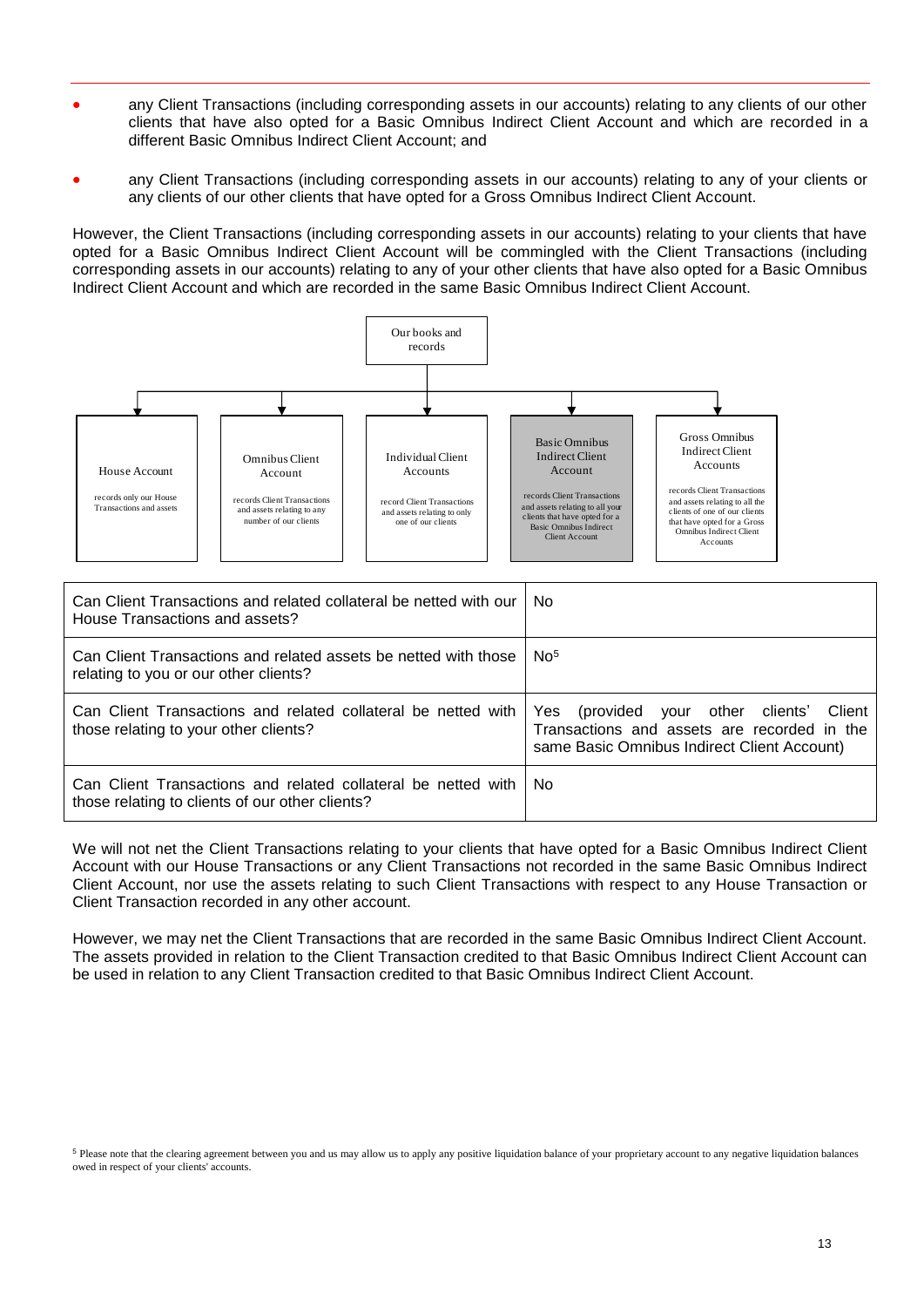#### Gross Omnibus Indirect Client Account

Under this account type, at the level of the CCP, the CCP Transactions (including the corresponding assets in the CCP's accounts) relating to your clients that have opted for a Gross Omnibus Indirect Client Account are segregated from:

- any CCP Transactions (including corresponding assets in the CCP's accounts) relating to our House Transactions;
- any CCP Transactions (including corresponding assets in the CCP's accounts) relating to your own account or that of one of our other clients (regardless of whether you/they have opted for an Individual Client Account or Omnibus Client Account);
- any CCP Transactions (including corresponding assets in the CCP's accounts) relating to any of your clients or any clients of our other clients that have opted for a Basic Omnibus Indirect Client Account; and
- any CCP Transactions (including corresponding assets in the CCP's accounts) relating to any clients of our other clients that have also opted for a Gross Omnibus Indirect Client Account and which are recorded in a different Gross Omnibus Indirect Client Account.

However, the CCP Transactions (including corresponding assets in the CCP's accounts) relating to your indirect clients that have opted for a Gross Omnibus Indirect Client Account will be commingled with the CCP Transactions (including corresponding assets in the CCP's accounts) relating to any of your other clients that have opted for a Gross Omnibus Indirect Client Account and which are recorded in the same Gross Omnibus Indirect Client Account. Within the Gross Omnibus Indirect Client Account, the CCP will keep separate records of the positions of each of your clients that has opted for a Gross Omnibus Indirect Client Account. The CCP will also calculate the margining requirement separately for each of your clients that has opted for a Gross Omnibus Indirect Client Account and collect the aggregate of each such margin requirement.



| Can CCP Transactions and related collateral be netted with our<br>House Transactions and assets?      | No.                                                                                                                                                                                                                 |
|-------------------------------------------------------------------------------------------------------|---------------------------------------------------------------------------------------------------------------------------------------------------------------------------------------------------------------------|
| Can CCP Transactions and related assets be netted with those<br>relating to you or our other clients? | No.                                                                                                                                                                                                                 |
| Can CCP Transactions and related collateral be netted with<br>those relating to your other clients?   | The CCP Transactions relating to any one of<br>your clients that has opted for a Gross Omnibus<br>Indirect Client Account will not be netted with the<br>CCP Transactions relating to any of your other<br>clients. |
|                                                                                                       | However, the collateral of any one of your<br>clients that has opted for a Gross Omnibus<br>Indirect Client Account may be used to cover                                                                            |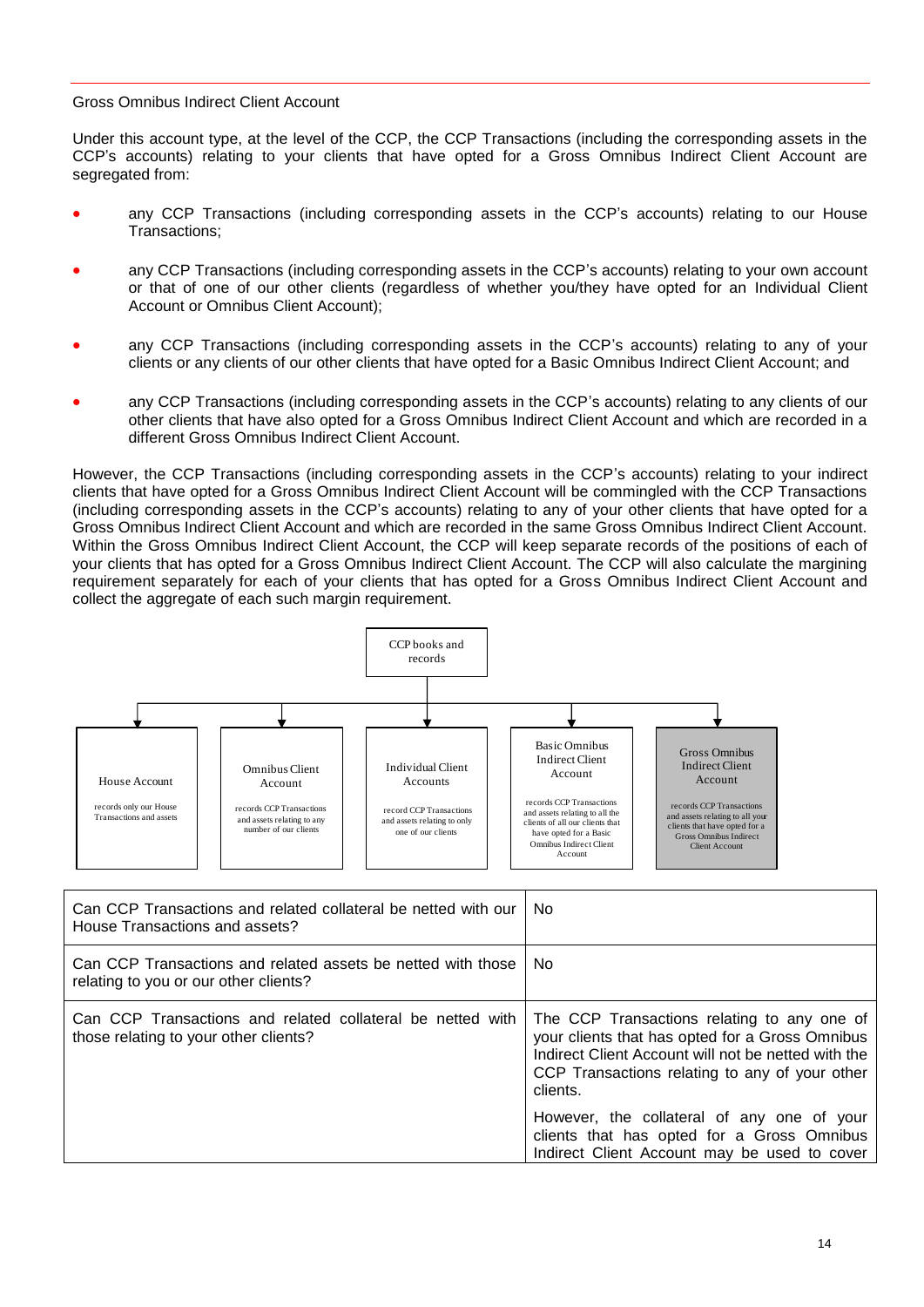|                                                                                                                    | CCP Transactions of your other clients to the<br>extent it is recorded in the same Gross Omnibus<br>Indirect Client Account. <sup>1</sup> |
|--------------------------------------------------------------------------------------------------------------------|-------------------------------------------------------------------------------------------------------------------------------------------|
| Can CCP Transactions and related collateral be netted with   No<br>those relating to clients of our other clients? |                                                                                                                                           |

The CCP will agree not to net the CCP Transactions relating to your clients that have opted for a Gross Omnibus Indirect Client Account with our House Transactions, your CCP Transactions, the CCP Transactions relating to our other clients or any CCP Transactions relating to your other clients (regardless of whether they are recorded in the same Gross Omnibus Indirect Client Account).

The CCP will also agree not to use the assets relating to the CCP Transactions relating to your clients that have opted for a Gross Omnibus Indirect Client Account with respect to any House Transactions, your CCP Transactions, the CCP Transactions relating to our other clients or any CCP Transactions relating to your other clients provided that they are not recorded in the same Gross Omnibus Indirect Client Account. However, the assets provided in relation to the CCP Transactions relating to one of your clients that have opted for a Gross Omnibus Indirect Client Account may be used by both the CCP and us in relation to any CCP Transaction relating to your other clients that have also opted for a Gross Omnibus Indirect Client Account.

Please see Part Two for an overview of the risks in relation to a Gross Omnibus Indirect Client Account and for details of the different levels of segregation that may be available at different CCPs.

Additionally, at the level of the clearing broker, we then open and maintain accounts corresponding to the Gross Omnibus Indirect Client Accounts at the CCP level. Under this account type, the Client Transactions (including the corresponding assets in our accounts) relating to your clients that have opted for a Gross Omnibus Indirect Client Account are segregated from:

- our House Transactions;
- any Client Transactions (including corresponding assets in our accounts) relating to your own account or that of one of our other clients (regardless of whether you/they have opted for an Individual Client Account or Omnibus Client Account);
- any Client Transactions (including corresponding assets in our accounts) relating to any of your clients or any clients of our other clients that have opted for a Basic Omnibus Indirect Client Account; and
- any Client Transactions (including corresponding assets our accounts) relating to any clients of our other clients that have also opted for a Gross Omnibus Indirect Client Account and which are recorded in a different Gross Omnibus Indirect Client Account.

However, the Client Transactions (including corresponding assets in our accounts) relating to your clients that have opted for a Gross Omnibus Indirect Client Account will be commingled with the Client Transactions (including corresponding assets in our accounts) relating to any of your other clients that have also opted for a Gross Omnibus Indirect Client Account and which are recorded in the same Gross Omnibus Indirect Client Account.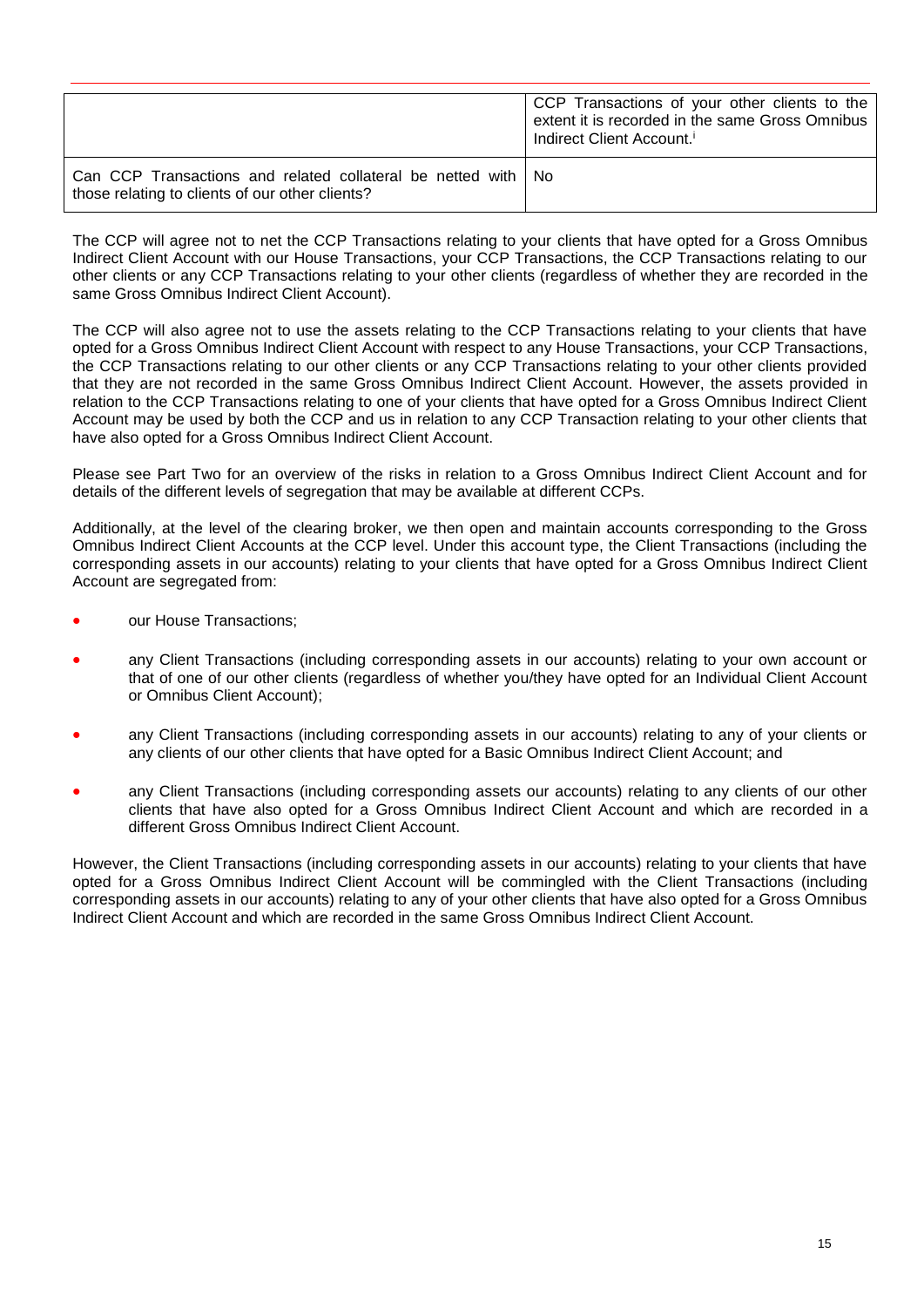

| Can Client Transactions and related collateral be netted with our<br>House Transactions and assets?              | No.                                                                                                                                                                                                                                                                        |
|------------------------------------------------------------------------------------------------------------------|----------------------------------------------------------------------------------------------------------------------------------------------------------------------------------------------------------------------------------------------------------------------------|
| Can Client Transactions and related assets be netted with those<br>relating to you or our other clients?         | No <sup>6</sup>                                                                                                                                                                                                                                                            |
| Can Client Transactions and related collateral be netted with<br>those relating to your other clients?           | The Client Transactions relating to any one of<br>your clients that has opted for a Gross Omnibus<br>Indirect Client Account will not be netted with the<br>Client Transactions relating to any of your other<br>clients.                                                  |
|                                                                                                                  | However, the collateral of any one of your<br>clients that has opted for a Gross Omnibus<br>Indirect Client Account may be used to cover<br>Client Transactions of your other clients to the<br>extent it is recorded in the same Gross Omnibus<br>Indirect Client Account |
| Can Client Transactions and related collateral be netted with<br>those relating to clients of our other clients? | No.                                                                                                                                                                                                                                                                        |

We will not net the Client Transactions relating to your clients that have opted for a Gross Omnibus Indirect Client Account with our House Transactions, your Client Transactions, the Client Transactions relating to our other clients or any Client Transactions relating to your other clients (regardless of whether they are recorded in the same Gross Omnibus Indirect Client Account).

Neither will we use the assets relating to the Client Transactions relating to your clients that have opted for a Gross Omnibus Indirect Client Account with respect to any House Transactions, your Client Transactions, the Client Transactions relating to our other clients or any Client Transactions relating to your other clients provided that they are not recorded in the same Gross Omnibus Indirect Client Account. However, we may use the assets provided in relation to the Client Transactions relating to one of your clients that have opted for a Gross Omnibus Indirect Client Account in relation to any Client Transaction relating to your other clients that have also opted for a Gross Omnibus Indirect Client Account.

# **Affiliates**

Except for Long Chain Arrangements, we treat our affiliates in the same way as clients when complying with EMIR and the Indirect Clearing RTS. This means that affiliates also have a choice between types of account. An affiliate may be part of the same Omnibus Client Account as other clients.

<sup>&</sup>lt;sup>6</sup> Please note that the clearing agreement between you and us may allow us to apply any positive liquidation balance of your proprietary account to any negative liquidation balances owed in respect of your clients' accounts.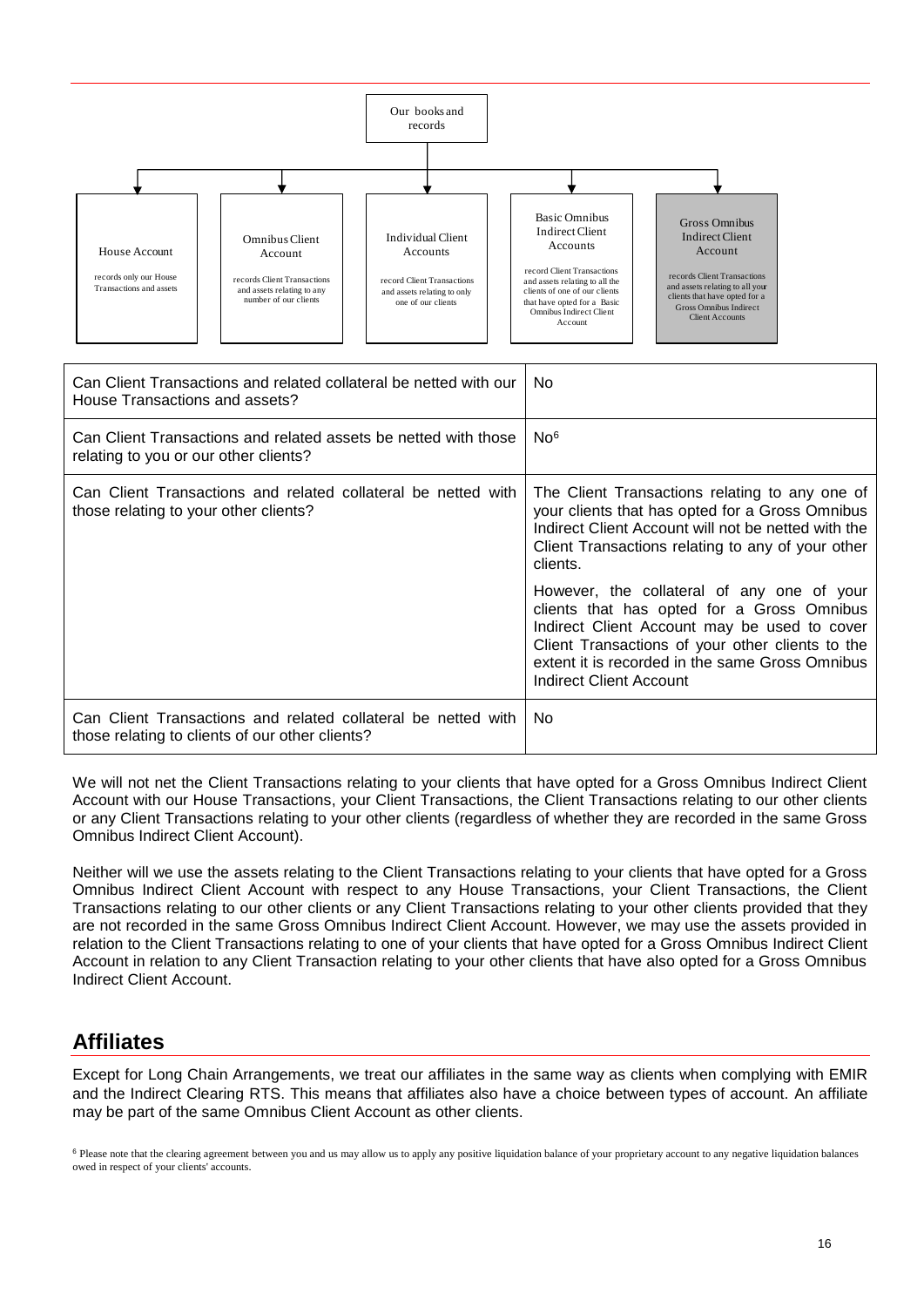#### **Other factors that may impact on the level of protection you receive in respect of assets that you provide to us as margin for Client Transactions**

There are a number of factors that, together, determine the level of protection you will receive in respect of assets that you provide to us as margin for Client Transactions:

- whether you choose an Omnibus Client Account or an Individual Client Account and whether your clients choose a Basic Omnibus Indirect Client Account or a Gross Omnibus Indirect Client Account (as discussed under *"The types of account available"* above)*;*
- whether, if you choose an Omnibus Client Account, you would want a gross or net account;
- in each case, whether such assets are transferred by way of title transfer or security interest;
- the fact that we act as banker, not a trustee, and cash that you transfer to us is not treated as client money in accordance with the FCA client money rules;
- whether we call any excess margin from you or you pay excess margin to us;
- whether you will get back the same type of asset as you provided as margin; and
- the bankruptcy and other laws that govern us and the CCP.

The rest of Part One B sets out further details for each of these variables and their implications under English Law.

### **Would you prefer a gross or net Omnibus Client Account?**

Prior to the Indirect Clearing RTS coming into force, the CCPs were only required to offer one type of Omnibus Client Account (and one type of Individual Client Account), with regard to direct clearing under EMIR, but some of them have developed a range of accounts within these two types with features that provide different degrees of segregation. These are discussed in more detail in Part Two. There are two main levels of segregation within Omnibus Client Accounts:

- Net is where the margin called by the CCP in respect of the CCP Transactions is called on the basis of the net CCP Transactions recorded in the Omnibus Client Account.
- Gross is where the margin called by the CCP Transactions is called on the basis of the gross CCP Transactions recorded in the Omnibus Client Account.

These two different versions of the Omnibus Client Account are reflected in the two indirect client accounts required under the Indirect Clearing RTS, which envisage one gross omnibus account in the form of the Gross Omnibus Indirect Client Account and one omnibus account that may be net in the form of the Basic Omnibus Indirect Client Account.

It may be easier to port CCP Transactions and their related assets, both in business as usual and default circumstances, with regard to a gross Omnibus Client Account or Gross Omnibus Indirect Client Account than a net Omnibus Client Account or Basic Omnibus Indirect Client Account. This is because the CCP is more likely to have sufficient assets to facilitate the porting of the CCP Transactions that relate to you or, where applicable, your clients and those that relate to another client or, where applicable, their clients separately if it has called the margin on a gross basis. That said, different CCPs' accounts have been designed in different ways and so you should consider the CCP's information about the specific accounts to understand the exact differences. Please see Part Two for more details on this.

#### **Will you provide cash or non-cash assets as margin for the Client Transactions?**

As noted under **"The "principal-to-principal" clearing model"** in Part One A, as clearing member of the CCP, we are required to transfer assets to the CCP in respect of the CCP Transactions related to your Client Transactions. CCPs only accept certain types of liquid cash and non-cash assets as margin.

As is market practice, we will decide what types of assets to accept from you as margin for your Client Transactions. This will be set out in the client clearing agreement between us. What we will accept from you as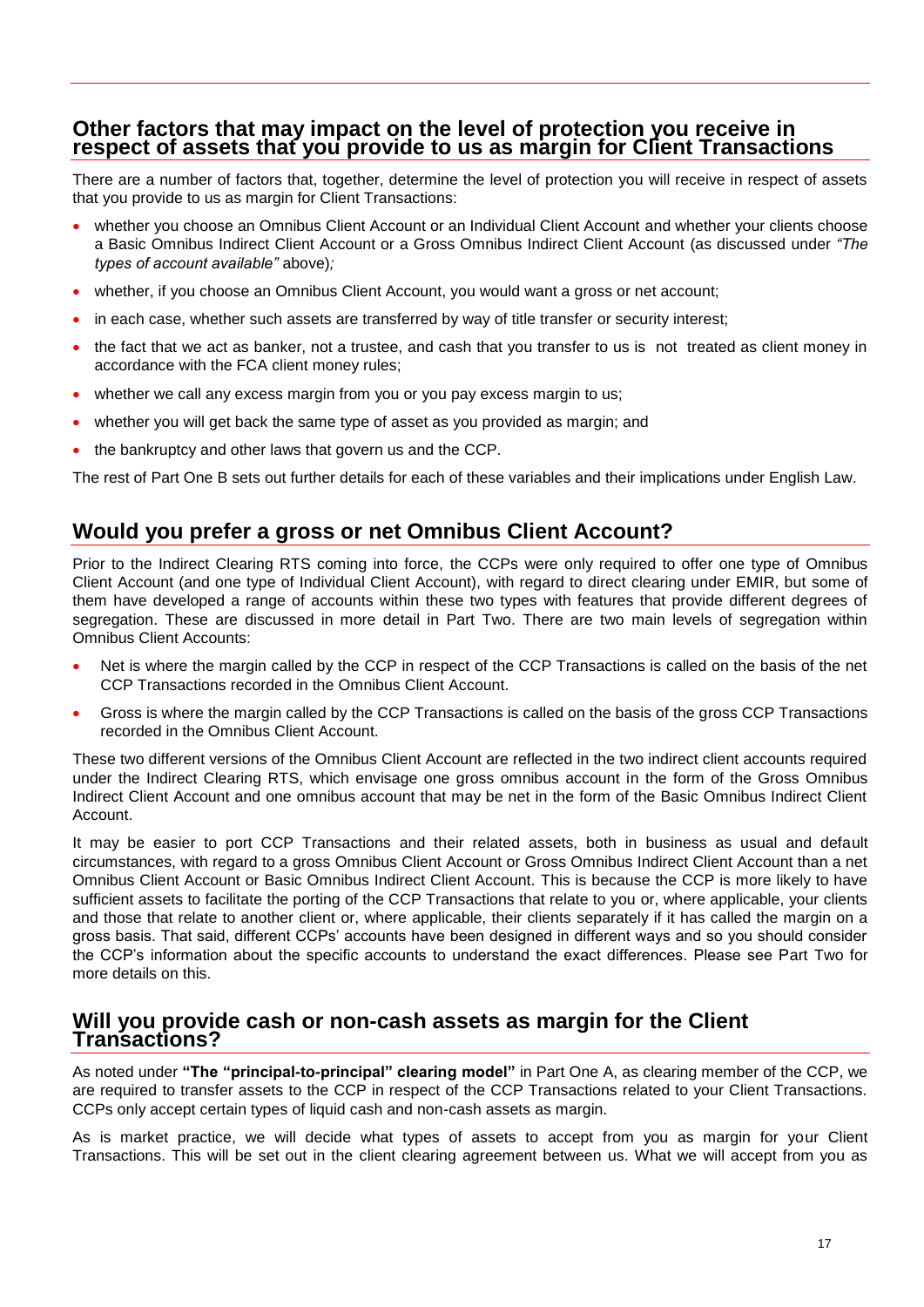margin for the Client Transactions will not necessarily be the same type of assets that the CCPs will accept from us for the CCP Transactions, in which case we may provide you with a collateral transformation service, under which we transform the assets you provide to those which we can pass onto the CCP.

# **Do you provide assets to us on a title transfer or a security interest basis?**

As is market practice, we will decide the basis on which we are willing to accept assets from you. This will be set out in the client clearing agreement between us..

#### Title Transfer

Where the client clearing agreement provides for the transfer of assets by way of title transfer, when you transfer assets (**Transferred Assets**) to us, we become the full owner of such assets and you lose all rights in such assets. We will record in our books and records that we have received such Transferred Assets from you with respect to the applicable Client Transaction. We will be obliged to deliver to you equivalent assets to such Transferred Assets (**Equivalent Assets**) in the circumstances set out in the client clearing agreement.

We may either transfer such Transferred Assets on to the CCP with respect to the CCP Transaction related to the Client Transaction or any Indirect Client Transaction, or we may transfer other assets to the CCP with respect to such CCP Transaction.

You bear our credit risk with respect to our obligation to deliver Equivalent Assets to you. This means that if we were to fail, unless we are declared to be in default by the CCP, you will have no right of recourse to the CCP or to any assets that we transfer to the CCP and you will instead have a claim against our estate for a return of the assets along with all our other general creditors. Even if we are declared to be in default by the CCP, the extent of your rights in relation to the CCP, if any, will depend on the particular CCP.

#### Security Interest

Where the client clearing agreement provides for the transfer of assets by way of security interest, when you transfer assets to us, you retain full beneficial ownership of such assets. Such assets are transferred to us on the basis that the assets still belong to you, but you have granted us a security interest with respect to such assets.

We may enforce that security interest if you default in your obligations to us. Absent the exercise of any right of use by us (see below), only at the point of such enforcement would title in such assets or their liquidation value transfer to us. We will record in our books and records that we have received such assets from you with respect to the applicable Client Transaction.

Prior to any such default, you may also give us a right to use such assets. Until such time as we exercise such right of use, the assets continue to belong to you. Once we exercise the right of use, (e.g. by posting the assets to a CCP), the assets will cease to belong to you and in effect become our asset, at which point you will bear our credit risk in a similar way to the title transfer arrangements. The circumstances in which we may exercise such right of use and the purposes for which we may use any assets will be set out in the client clearing agreement between us.

# **How will any excess margin we call from you be treated?**

We are required to treat excess margin in a particular way in relation to an Individual Client Account. Excess margin is any amount of assets we require from you or you provide to us in respect of a Client Transaction that is over and above the amount of assets the CCP requires from us in respect of the related CCP Transaction ("**Excess Margin**").

If you choose an Individual Client Account we are required to pass all Excess Margin on to a CCP. If you provide us with assets which are not related to your individually segregated clearing activities at a particular CCP and such assets are not dedicated to cover your current positions with that CCP, then we do not need to post such assets on to that CCP. Also, if the Excess Margin you provide to us is not in the form of assets which are eligible to be posted to the CCP (in accordance with the CCP's rules), unless we agree otherwise, we have no obligation to transform such assets into assets that would be eligible to be posted to the CCP. For the avoidance of doubt, other assets transferred to us that are not Excess Margin are not required to be transferred to the CCP. The details of this will be set out in the client clearing agreement between us.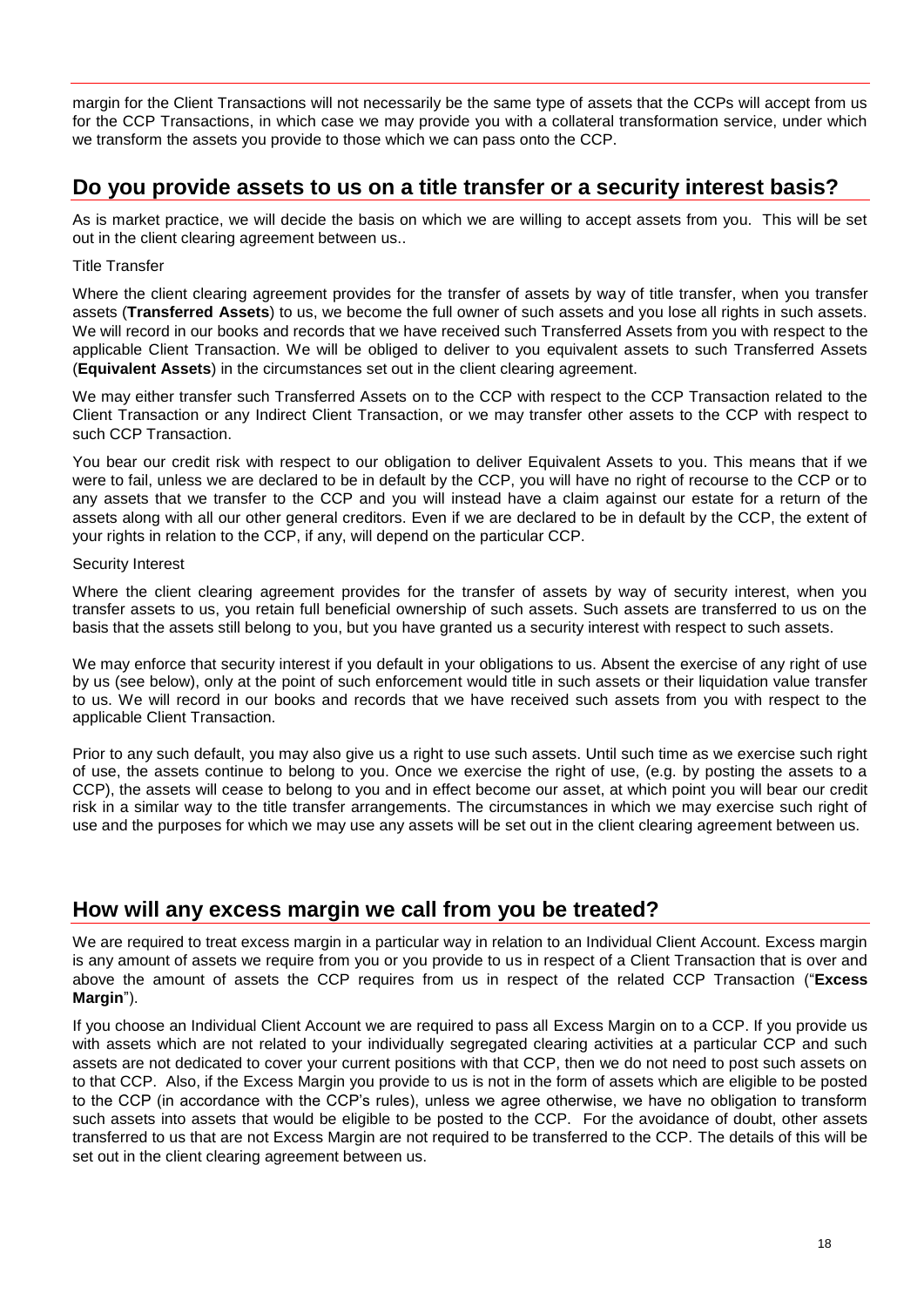If you provide us with collateral in the form of a bank guarantee in our favour, we are not required to post on to the CCP an amount of assets equal to the value of the portion of the bank guarantee which exceeds the amount of margin we have called from you in respect of the relevant Client Transaction(s).

In relation to an Omnibus Client Account, a Basic Omnibus Indirect Client or a Gross Omnibus Indirect Client Account, we are not required to pass any excess margin on to the CCP. Depending on the terms on which we hold excess margin, you will take credit risk on us in respect of it.

#### **Will you get back the same type of asset as you originally provided to us as margin for a Client Transaction?**

In a business as usual situation, whether we will deliver the same type of asset to you that you originally provided to us will be governed by the client clearing agreement between us.

In the event of our default, if you are due a payment, you may not receive back the same type of asset that you originally provided to us. This is because the CCP is likely to have wide discretion to liquidate and value assets and make payments in various forms, and also because the CCP may not know what form of asset you originally provided to us as margin for the Client Transaction and as a result of any asset transformation services we may provide. This risk is present regardless of what type of client account you select.

Please see Part One C for a consideration of the main insolvency considerations.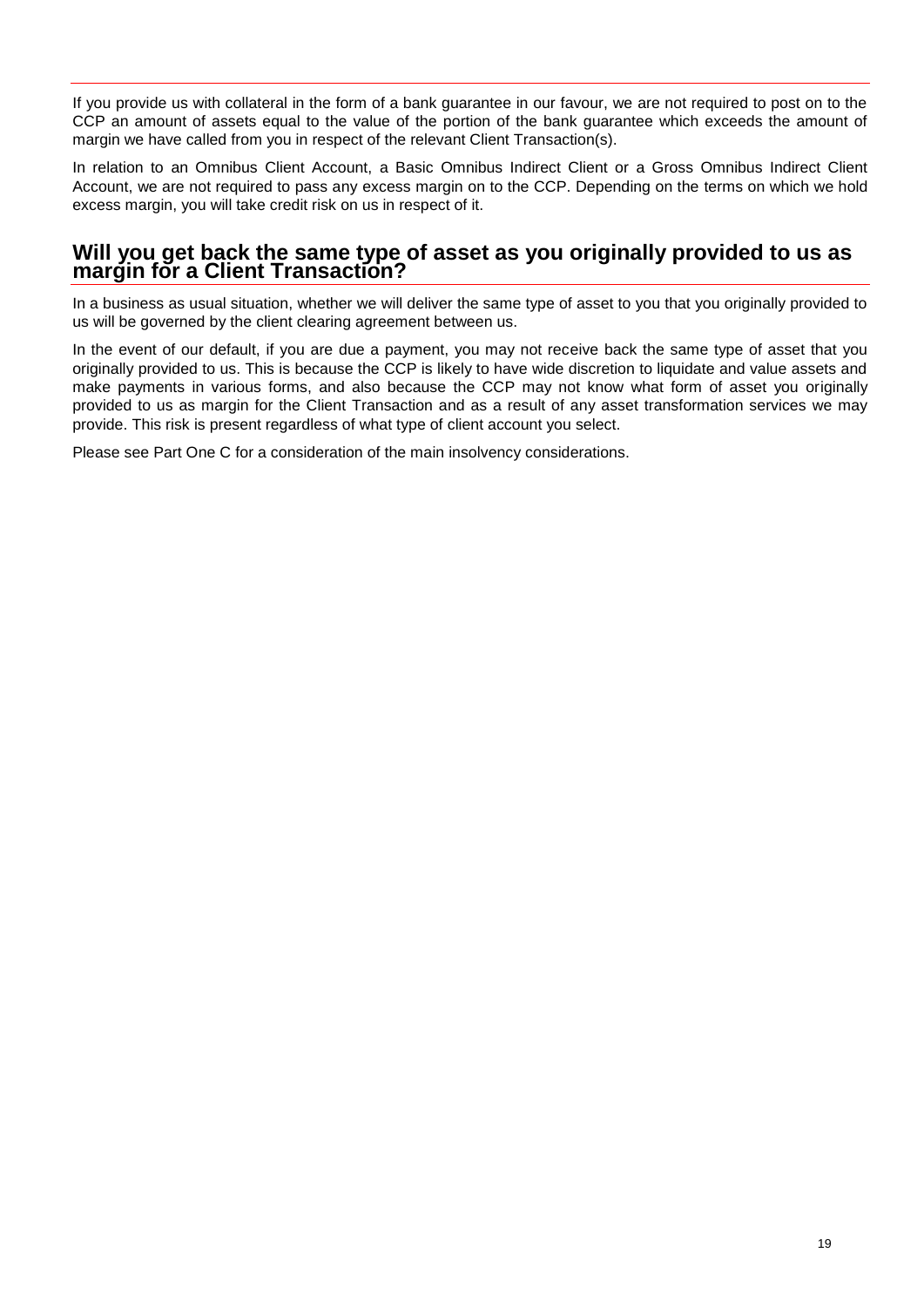# <span id="page-20-0"></span>1.3. Part One C: What are the main insolvency considerations?

# **General insolvency risks**

If we enter into insolvency proceedings, you may not receive all of your assets back or retain the benefit of your positions and there are likely to be time delays and costs (e.g. funding costs and legal fees) connected with recovering those assets. These risks arise in relation to both Individual Client Accounts, Omnibus Client Accounts, Basic Omnibus Indirect Client Accounts and Gross Omnibus Indirect Client Accounts because:

- except for CCP-specific porting solutions described earlier and the comments below under "Margin rights", you will not have any rights directly against the CCP; and you will only have contractual claims against us (i.e. rather than being able to recover particular assets as owner);
- our insolvency proceedings are most likely to be a version of a process called administration (although it is possible for us to enter into liquidation and other proceedings). In administration, subject to a few exceptions, you will not be able to take any action against us without court or insolvency official consent (which can be a time consuming process with an uncertain outcome); and
- any stage of a cleared transaction (e.g. Indirect Client Transactions, Client Transactions, CCP Transactions and porting) may be challenged by our insolvency official if, broadly speaking, it was not on arm's length terms. If successful, the court has broad powers to unwind or vary all of those stages.

Please also note that:

- insolvency law may override the terms of contractual agreements, so you should consider the legal framework as well as the terms of disclosures and legal agreements;
- a large part of your protection comes from CCP arrangements and the legal regimes surrounding them. Therefore, you should understand these in order to evaluate the level of protection that you have on our default. It is important that you review the relevant disclosures by the CCP in this respect.

We suggest that you take legal advice on the interaction of these legal systems because it is beyond the scope of this disclosure.

# **Insolvency of CCPs and others**

Except as set out in this section "Insolvency of CCPs and others", this disclosure deals only with our insolvency. You may also not receive all of your assets back or retain the benefit of your positions if other parties in the clearing structure default – e.g. the CCP itself, a custodian or a settlement agent.

In relation to CCP insolvency, broadly speaking our (and therefore your) rights will depend on the law of the country in which the CCP is incorporated (i.e. not necessarily English law) and the specific protections that the CCP has put in place. You should review the relevant CCP disclosures carefully in this respect and take legal advice to fully understand the risks in this scenario.

In addition, please note the following:

- we expect that an insolvency official will be appointed to manage the CCP. Our rights against the CCP will depend on the relevant insolvency law and/or that official;
- it will be difficult or impossible to port CCP Transactions and related margin, so it would be reasonable to expect that they will be terminated at CCP level. The steps, timing, level of control and risks relating to that process will depend on the CCP, its rules and the relevant insolvency law. However, it is likely that there will be material delay and uncertainty around when and how much assets or cash we will receive back from the CCP. Subject to the bullet points below, it is likely that we will receive back only a percentage of assets available depending on the overall assets and liabilities of the CCP;
- it is unlikely that you will have a direct claim against the CCP because of the principal-to-principal model described in Part One A;
- under the client clearing agreement, Client Transactions will terminate at the same time as the matching CCP Transactions unless the relevant CCP rules provide otherwise. This will result in a net sum owing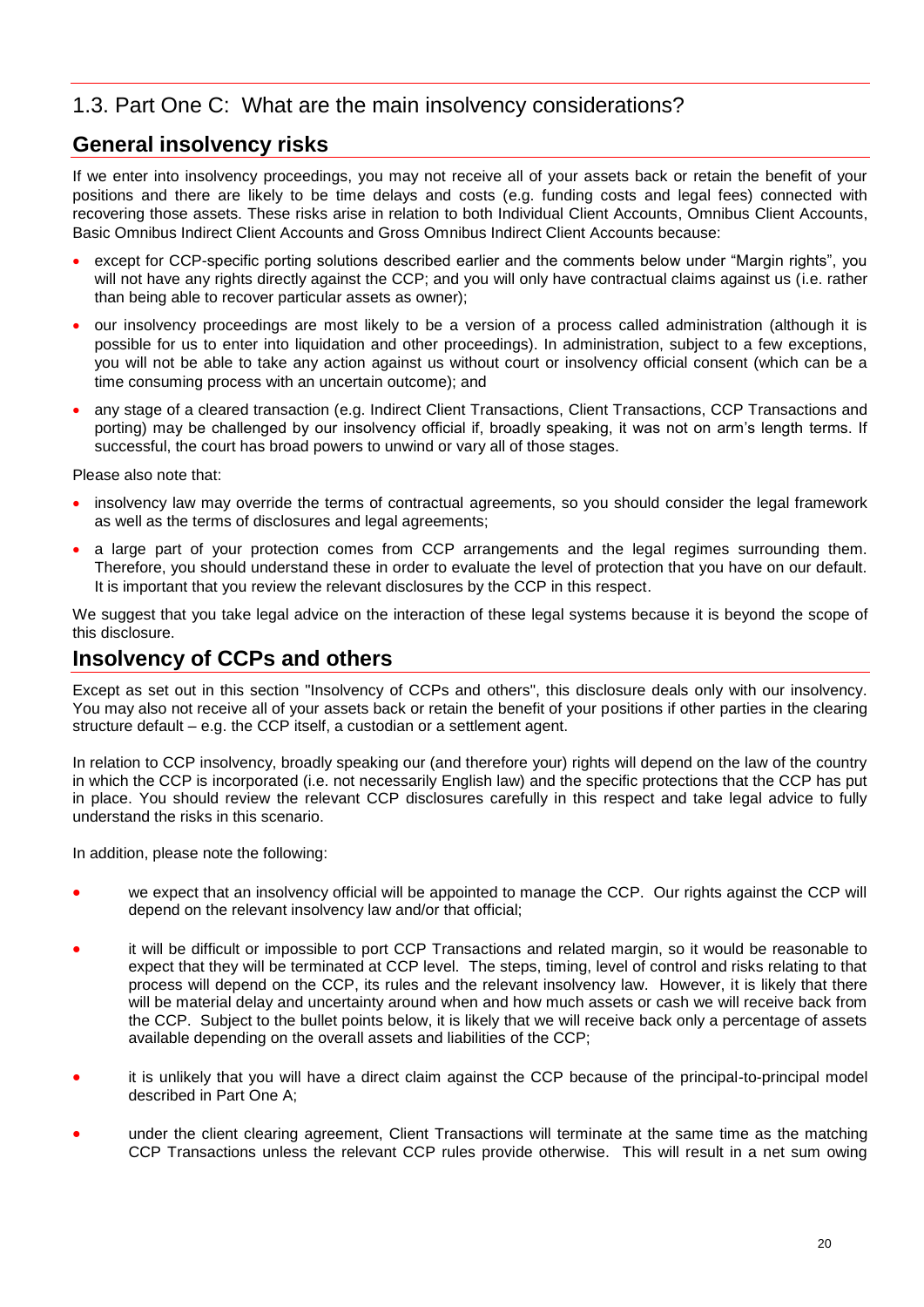between you and us. However, your claims against us are limited recourse so that you will only receive amounts from us in relation to Client Transactions if we receive equivalent amounts from the CCP in relation to relevant CCP Transactions;

- if recovery of margin in this scenario is important, then you should explore "bankruptcy remote" or "physical segregation" structures offered by some CCPs. These tend to be offered only in relation to Individual Client Accounts and generally involve either:
	- you or us retaining assets in your/our name and only giving a security interest over that margin to the CCP (i.e. it allows the CCP to apply margin if we default but should keep the assets out of the CCP's insolvency if it defaults); or
	- the CCP holding the assets in a blocked or controlled margin account and giving a security interest (or similar legal right) over the margin back to us, to you and/or to a trustee on our behalf.

It is beyond the scope of this disclosure to analyse such options but your due diligence on them should include analysis of matters such as whether other creditors of the type described in *"*Porting – preferential creditors*"* below will have priority claims to margin; whether margin or positions on one account could be applied against margin or positions on another account (notwithstanding the contractual agreement in the CCP's rules); the likely time needed to recover margin; whether the margin will be recovered as assets or cash equivalent; and any likely challenges to the legal effectiveness of the structure (especially as a result of the CCP's insolvency).

# **Margin rights**

If you provide assets to us by way of security interest and we have not exercised a right of use over those assets, then you should have a legal right to recover the balance of those assets (after settling your obligations to us) ahead of other creditors. However, please note that, depending on the exact set up of our security arrangements, it may be that some preferential creditors will still have a prior claim to your assets (please see "*Porting – preferential creditors*" below which deals with a similar point).

If you have retained the assets (e.g. in a custody account over which you have given us a security interest) then you will have the best chance of recovering them. If you have transferred the assets to our name by way of security (e.g. by giving us a mortgage over the assets) then you bear more risk if there is a shortfall in any of the assets that we are holding. Generally speaking, your risk of loss will be highest in relation to non-client money cash margin; lower in relation to securities held by us in an omnibus account; and lower still if securities are segregated in our books and records and at custody level identifying you as the client.

The actual result will be highly fact specific and will depend on, amongst other things, the exact terms of our legal arrangements; how we have operated accounts; and claims that other intermediaries (e.g. custodians and settlement systems) have to those assets.

As an exception to this general position, we would also expect client money protection (please see Part One B) to be effective in our insolvency.

We do not expect the above position to change materially if you have an Individual Client Account, Omnibus Client Account, Basic Omnibus Indirect Client Account or Gross Omnibus Indirect Client Account.

# **Companies Act 1989, Part VII**

Part VII applies because we are an English company (generally speaking, it does not apply to non-English companies) and gives specific protection against some of the legal risks that arise on our insolvency. Generally speaking, if we are declared in default by a CCP that has the benefit of Part VII protection, then our insolvency official cannot challenge actions taken by the CCP against us under its default rules:

- to settle our CCP Transactions or to transfer those CCP Transactions and related assets to a back-up clearing broker; or
- to transfer our Client Transactions with you and related assets to the same back-up clearing broker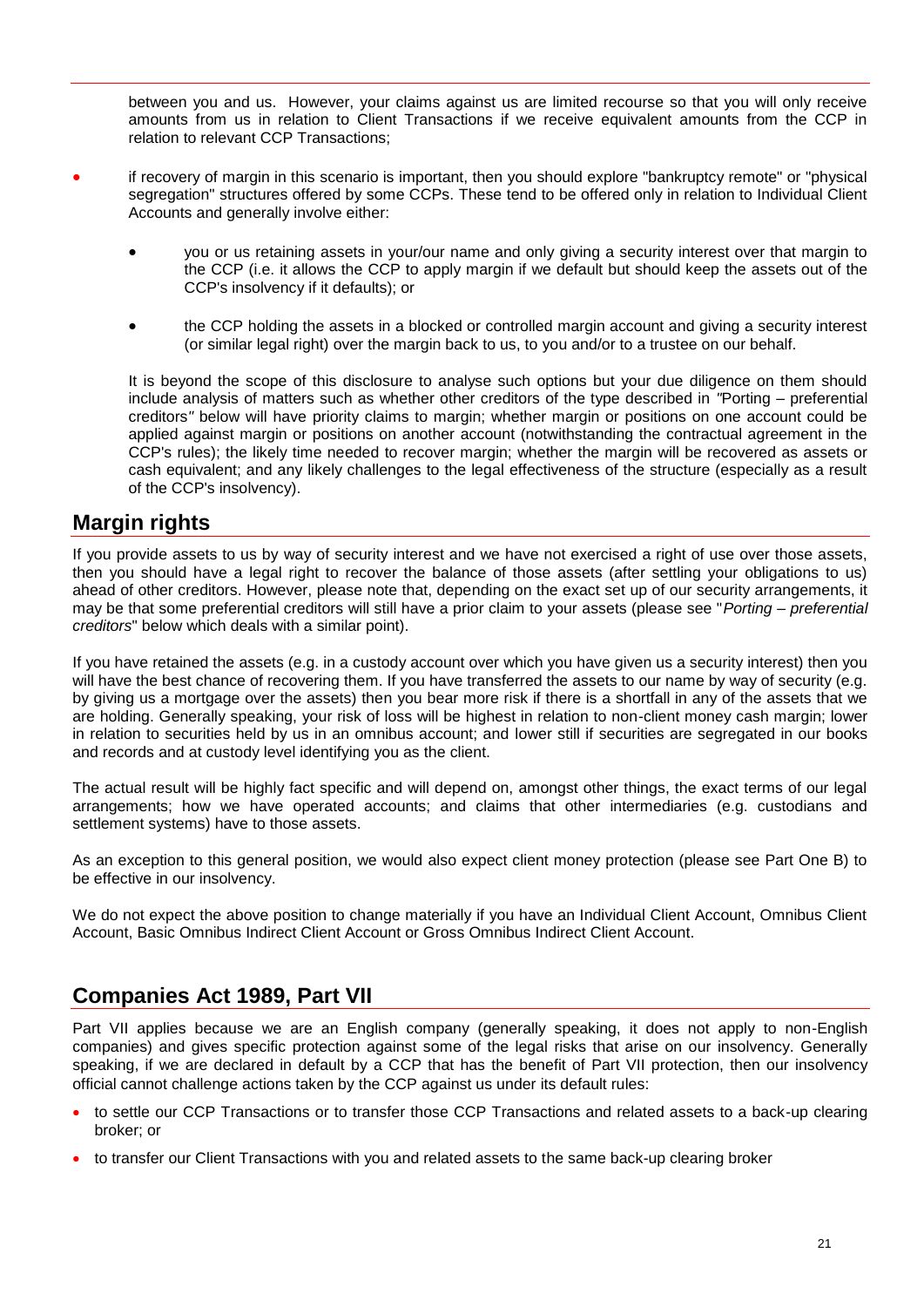This Part VII protection generally applies to actions taken by English CCPs that have been (re)authorised by the Bank of England. It can also protect actions taken by non-English CCPs that have been authorised or recognised by other competent authorities or The European Securities and Markets Authority (as applicable) provided that the non-English CCP's default provisions either meet certain requirements set out in the UK Recognition Requirements<sup>7</sup> or the non-English CCP has applied for and the Bank of England has granted an order stating that Part VII will apply to transfers of assets and positions under that non-English CCP's default provisions.

In either case, Part VII focuses on protecting counterparties from our default. It is not clear that it would provide any wider protection – e.g. if the CCP itself became insolvent.

Please note that Part VII is a complex and unclear piece of legislation and this summary is not a substitute for detailed legal analysis – particularly of Part VII in the context of the relevant CCP's regulatory authorisations and default rules - with your professional advisors.

Please see below an outline of some specific insolvency risks and related Part VII commentary.

The protection is from insolvency law so will not necessarily help, for example, with the issue described under "Porting – preferential creditors" below because that relates, at least in part, to security law.

<sup>7</sup> 7 Financial Services and Markets Act 2000 (Recognition Requirements for Investment Exchanges and Clearing Houses) Regulations 2001 SI 2001/995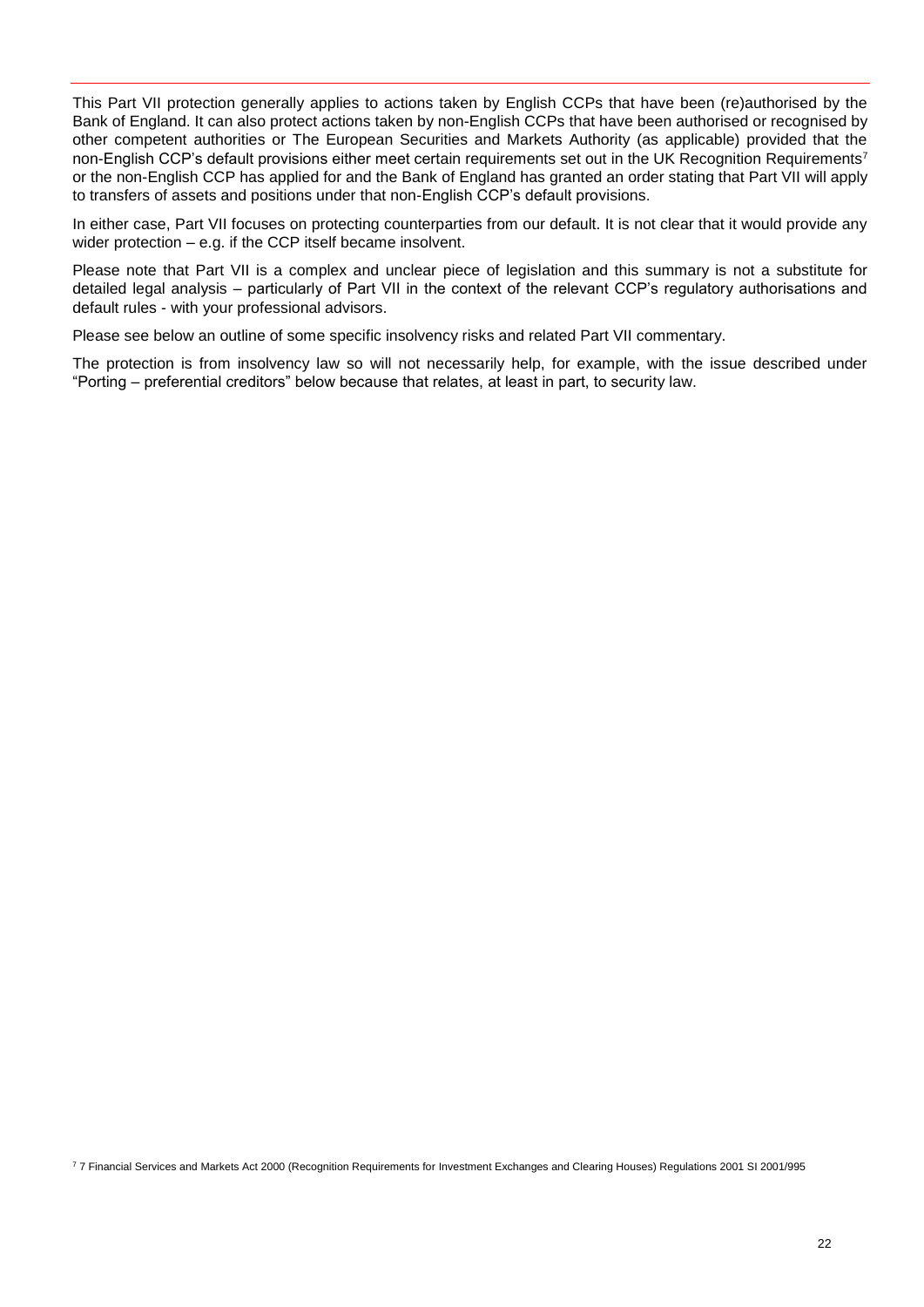# **Close-out netting**

If we default and the CCP cannot port the CCP Transactions and collateral (e.g. because a back-up clearing broker cannot be found or, ordinarily, because the relevant positions are in a Basic Omnibus Indirect Client Account) then we would expect it to terminate and net our CCP Transactions and apply related assets.

You and we would want this to work differently from normal bilateral close-out netting that would apply to all positions and assets between us and the CCP – e.g. assets on an Individual Client Account relating to you could be netted with our house or another client account at the CCP.

There is a risk that this netting across accounts could happen automatically as a result of ordinary English insolvency law. However, to the extent that the CCP has Part VII protection, this risk should not occur.

A similar risk occurs between us and you in relation to Client Transactions.

It is most likely to materialise in a pre-porting period during which English law may automatically set-off Client Transactions and collateral relating to one CCP with Client Transactions and collateral relating to another. This risk arises regardless of what you and we may provide for in our clearing documentation. Whilst the resulting termination amount should represent our net exposure to each other, it will make porting difficult or impossible.

It is unclear whether Part VII provides you protection in this case. However, there are certain industry-wide legal opinions that are being prepared on the effectiveness of close-out provisions in standard client clearing agreements. You should seek legal advice and/or access to such opinions for more information in this respect.

Please also note more generally that your freedom to close-out Client Transactions is more limited under the client clearing agreement than in other arrangements that you may be used to. In particular, the main termination event under our client clearing agreement is that the relevant CCP has declared us to be in default under the CCP's rules. The intention is to match the treatment of CCP Transactions and Client Transactions as much as possible. However, this may mean that – unless the CCP declares a default under its rules - you cannot terminate Client Transactions for common reasons such as a payment or insolvency default on our part.

# **Porting - prohibition**

As mentioned above, except in specific (e.g. physically segregated) structures, a CCP only owes us (not you) obligations in relation to CCP Transactions and related assets.

As a result, when these contracts and assets are transferred to a back-up clearing broker, there is a risk of insolvency challenge because our rights have effectively been taken from us on or around the time of our insolvency. Applicable laws may not permit this and there is a risk that the courts may therefore not permit, or may unwind, any porting and related Client Transactions with your back-up clearing broker.

That said, we expect the risk of challenge to be low in relation to CCP Transactions and matching transfer of Client Transactions that are ported in accordance with the default rules of a CCP that has Part VII protection.

# **Porting - preferential creditors**

As mentioned under "What happens if we are declared to be in default by a CCP?" in Part One A, a CCP's porting structure may be based on or supported by a security interest. This can take different forms but generally involves us creating security over our rights against the CCP in relation to an Individual Client Account, Omnibus Client account or Gross Omnibus Indirect Client Account in your favour or in favour of another person (e.g. an independent trustee) to hold the security on your behalf. Broadly speaking, the security interest should support the argument that these assets are not part of our insolvency estate (i.e. are not to be shared with our other creditors).

However, depending on the exact structure, insolvency law gives certain statutory creditors priority over secured creditors. This means that some creditors may have a claim on client account assets ahead of you. Statutory creditors are likely to include, amongst others, our insolvency official (e.g. in respect of its costs and expenses), a relatively small amount of unsecured creditors, some employee salaries and pension contributions.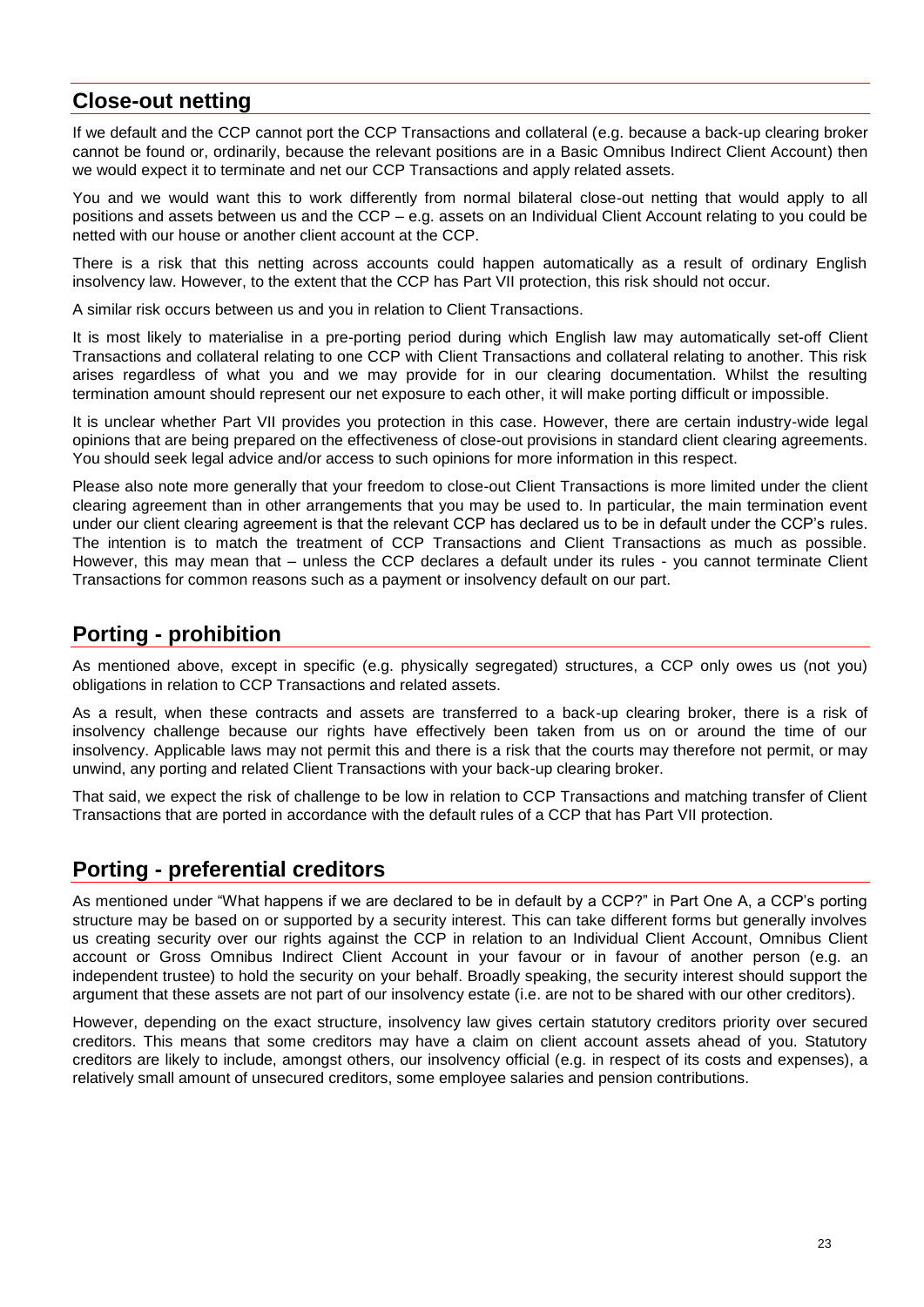# **Mismatch of CCP/Client Transactions and assets**

It could be that our net assets in relation to CCP Transactions do not match our net obligations to each other in relation to the matching Client Transactions. This can slow down or make porting impossible either operationally or legally.

For example, it may occur at CCP level as a result of Fellow Client Risk (see the explanation of this term in Part Two of this document) in an Omnibus Client Account or a Gross Omnibus Indirect Client Account, with the result that there are insufficient assets available for porting to satisfy our obligations to you in relation to the Client Transactions.

Alternatively, it could be that all of your Client Transactions with us are netted automatically as a result of English insolvency law (please see above under "Close-out netting").

# **Banking Act 2009**

The Banking Act applies because we are an English company that falls within its scope. As a result, in serious circumstances, we may be nationalised or we (or any of our assets and liabilities) may be transferred to a third party by a combination of the Treasury, Bank of England or FCA. It is also possible that we may become subject to resolution measures and that your termination rights (where these are exercisable by virtue of such resolution measures) may be disapplied or that some of our liabilities owed to you may be bailed in. In these scenarios, your counterparty and/or your counterparty risk may change. It is unlikely that you will be able to stop such transfer or bail-in, or to enforce any early termination rights against us as a result of such actions.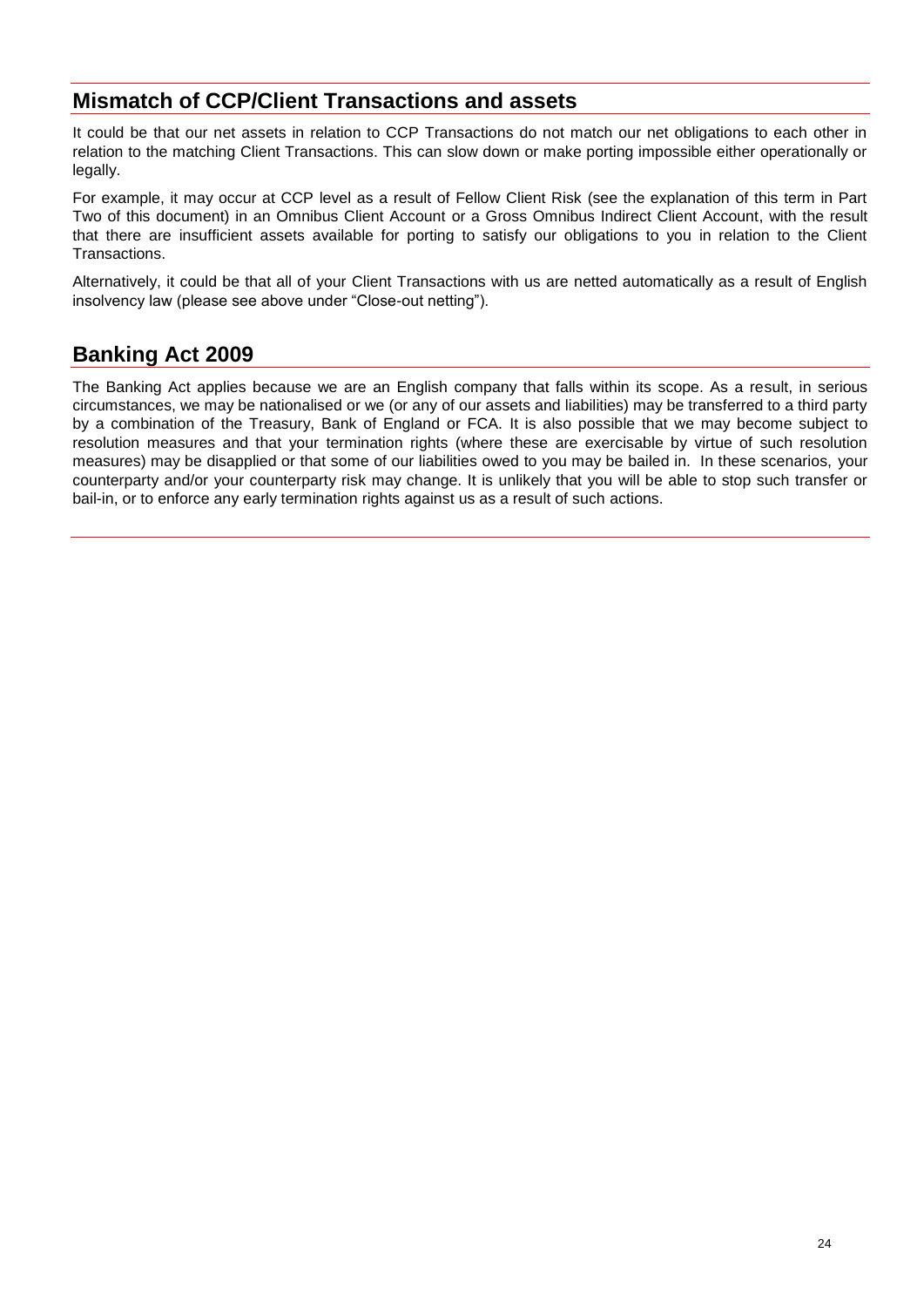# 1.4. Part One D: The terms and conditions on which we offer indirect clearing services to you

We will provide indirect services to you in accordance with our Terms of Business for Global Markets Services, the client clearing agreement ("**Agreement**"), including all schedules and appendices thereto, that we enter into with you.

A general description of the principal terms and conditions governing our relationship with our clients is set out below. The actual provisions of the Agreement are more detailed. Moreover, please note that the specific terms and conditions of the Agreement that we enter into with any client may differ depending on our analysis of the risks that such client's trading activities may present. Please note that neither the Agreement nor the Indirect Clearing RTS creates a direct contractual relationship between you and an affiliate or third-party clearing broker whether or not you elect to utilize a Gross Omnibus Indirect Client Account in connection with the Agreed CCP Services.

Before providing indirect client services to you, we will generally require that you:

- satisfy our client onboarding and KYC criteria and provide us with such information that we may request in order to (i) provide the indirect clearing services or otherwise comply with Applicable Regulations; and (ii) provide us with sufficient information to identify, monitor and manage any material risks arising from the indirect clearing services that we provide.
- satisfy the credit criteria applicable to our clients. You must agree to provide us with such information as we may reasonably request from time to time to enable us to comply with any Applicable Regulations including the Indirect Clearing RTS.
- be an authorised credit institution or investment firm or an entity established in a third country that would be considered to be a credit institution or investment firm if that entity were established in the European Union.
- enter into the Agreement with us, governed by English law.
- acknowledge that you have read and understood all disclosure statements with respect to your trading activities that we have provided you, including the appropriate Disclosure Statement on Indirect Clearing.
- agree to meet all margin calls with respect to all Transactions and comply with trading and position limits.
- acknowledge that, upon an event of default, we will have certain rights as set out in the Agreement, including the right to liquidate any or all Transactions and margin.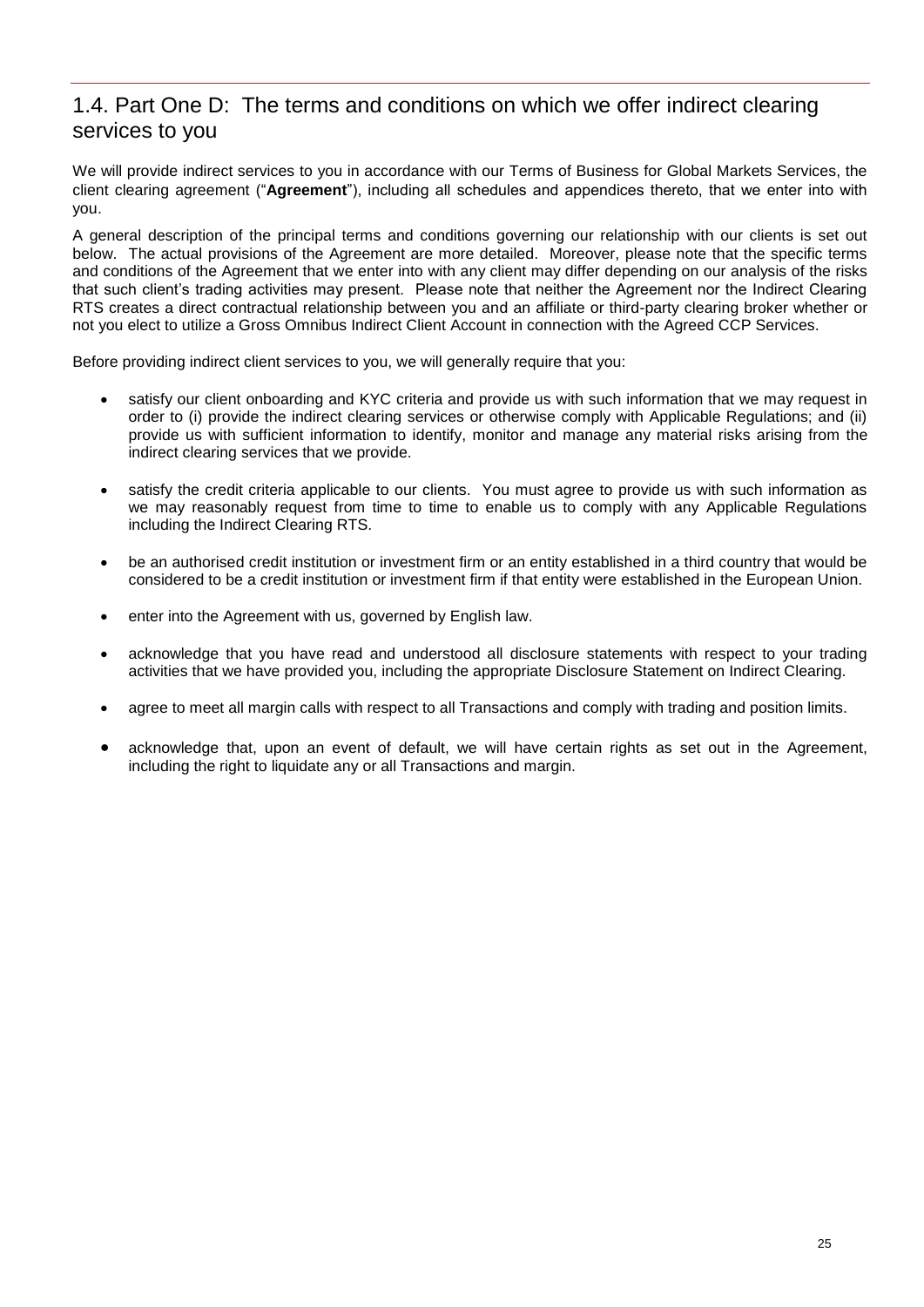# <span id="page-26-0"></span>2. Part Two:

# <span id="page-26-1"></span>2.1. CCP client account structures

As noted in Part One B, each CCP may offer at least one Omnibus Client Account and/or at least one Individual Client Account by changing some of the features. This Part Two contains an overview of the main levels of segregation within each account type of which we are aware that the CCPs offer with respect to direct clearing, and are likely to offer with indirect clearing, together with an overview of the main protections afforded by and the main legal implications of each.

The descriptions given in this Part Two are very high level and consider the typical features of these client account types and the minimum requires for indirect client account types under the Indirect Clearing RTS, and the respective levels of segregation. However, the particular characteristics of the accounts will affect the exact levels of protection they offer and the legal implications so you must review the information provided by the CCPs to fully understand the risks of the specific account we maintain in relation to you at each CCP.

Each CCP is required to publish information about the client account structures it offers under EMIR and we have provided a link to the relevant part of the website of each CCP we use. You may also need to seek professional advice to understand the differences in detail. However, we hope that the questions raised and factors described in both parts of this document will help you to know which questions to ask and to understand the impact of the answers you receive.

The descriptions of the client accounts have been prepared on the basis of publicly available disclosure documents made available by a selection of CCPs. We are not responsible for, and do not accept any liability whatsoever, for any content or omissions or inaccuracies contained in the information produced by any CCP. The descriptions of the indirect client accounts have been prepared on the basis of the minimum requirements in the Indirect Clearing RTS.

The Annex seeks to compare the main account types and levels of segregation against the following risks: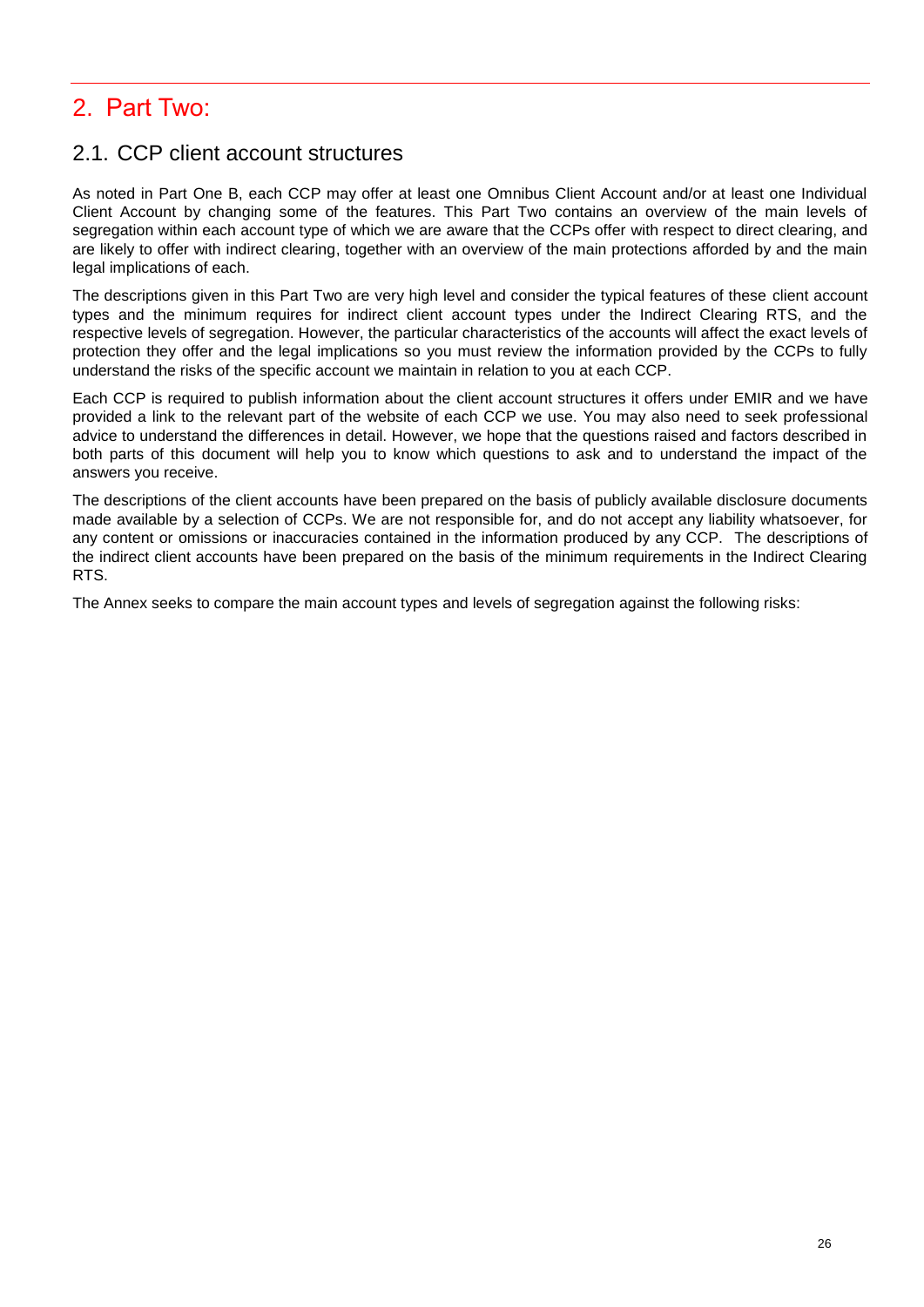| Risks used to compare each account type and level of<br>segregation | <b>Explanation of risk</b>                                                                                                                                                                                                                                                                                  |
|---------------------------------------------------------------------|-------------------------------------------------------------------------------------------------------------------------------------------------------------------------------------------------------------------------------------------------------------------------------------------------------------|
| Transit Risk                                                        | Whether you are exposed to us at any point in the process of<br>providing or receiving margin in respect of Client Transactions.                                                                                                                                                                            |
| <b>Fellow Client Risk</b>                                           | Whether assets provided to the CCP in respect of CCP<br>Transactions related to you/your clients could be used to cover<br>losses in CCP Transactions relating to another client/clients of<br>another client.                                                                                              |
| <b>Liquidation Risk</b>                                             | Whether, if the CCP Transactions and assets relating to them<br>were to be ported, there is a risk that any non-cash assets<br>would be liquidated into cash. If this were to happen, the value<br>given to such assets by the CCP may differ from what you<br>perceive to be the full value of the assets. |
| <b>Haircut Risk</b>                                                 | Whether the value of the assets that relate to CCP Transactions<br>might be reduced or not increase by as much as you expect<br>because the CCP applied a haircut that did not properly reflect<br>the value of the asset.                                                                                  |
| <b>Valuation Mutualisation Risk</b>                                 | Whether the value of the assets that relate to CCP Transactions<br>could be reduced or not increase by as much as you expect<br>because the assets posted in relation to other clients' CCP<br>Transactions have decreased in value.                                                                        |
| <b>CCP Insolvency Risk</b>                                          | Whether you are exposed to the insolvency or other failure of<br>the CCP.                                                                                                                                                                                                                                   |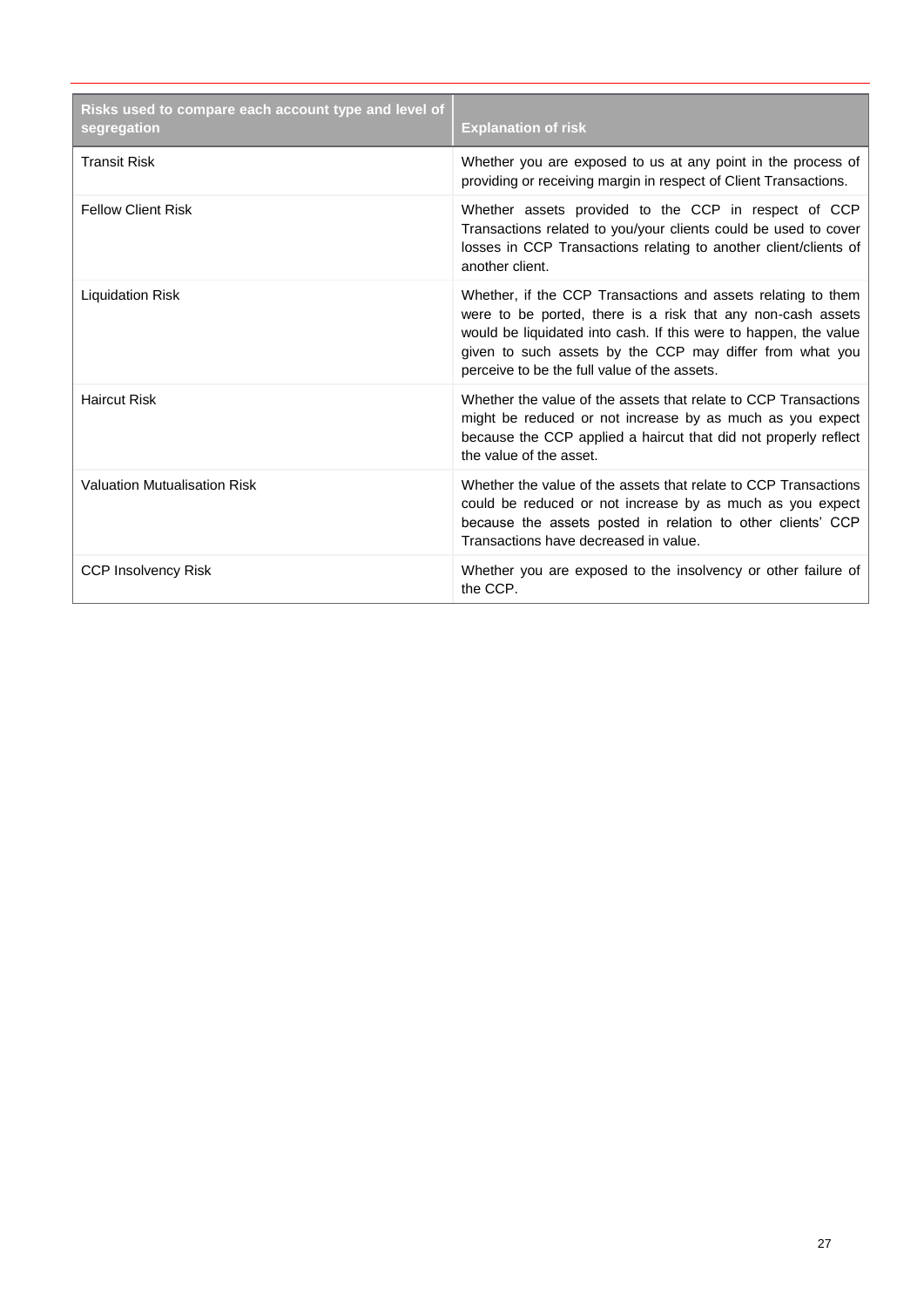# **Typical client account characteristics**

|                                                                                                         | <b>Client</b><br><b>Net</b><br><b>Omnibus</b><br><b>Account</b>                                                                                                                                                                                                                                                                                | <b>Indirect</b><br><b>Omnibus</b><br>Basic<br><b>Client Account</b>                                                                                                                                                                                                                                                                                                           | <b>Gross Omnibus Client Account</b>                                                                                                                                                                                                                                                                                                              | <b>Indirect</b><br><b>Omnibus</b><br>Gross<br><b>Client Account</b>                                                                                                                                                  | <b>Individual Client Account</b>                                                                                                                                                           |
|---------------------------------------------------------------------------------------------------------|------------------------------------------------------------------------------------------------------------------------------------------------------------------------------------------------------------------------------------------------------------------------------------------------------------------------------------------------|-------------------------------------------------------------------------------------------------------------------------------------------------------------------------------------------------------------------------------------------------------------------------------------------------------------------------------------------------------------------------------|--------------------------------------------------------------------------------------------------------------------------------------------------------------------------------------------------------------------------------------------------------------------------------------------------------------------------------------------------|----------------------------------------------------------------------------------------------------------------------------------------------------------------------------------------------------------------------|--------------------------------------------------------------------------------------------------------------------------------------------------------------------------------------------|
| will the<br>Who<br><b>CCP</b><br><b>Transactions</b><br>recorded<br>-in<br>account<br>the<br>relate to? | <b>Omnibus</b><br>Net<br>Client<br>both<br>Accounts<br>record<br><b>CCP</b><br>assets<br>and<br>Transactions that relate to<br>you and the assets and<br><b>CCP</b><br>Transactions<br>that<br>relate to one or more of our<br>other clients.                                                                                                  | Basic Omnibus Indirect Client<br>Accounts record both assets<br>and CCP Transactions that<br>relate to your clients that<br>Basic<br>have opted for a<br>Client<br><b>Omnibus</b><br>Indirect<br>Account and the assets and<br>CCP Transactions that relate<br>to the clients of our other<br>clients that have opted for<br><b>Basic Omnibus Indirect Client</b><br>Account. | Gross Omnibus Client Accounts<br><b>CCP</b><br>record<br>assets<br>and<br>Transactions that relate to you<br>the<br><b>CCP</b><br>and<br>assets<br>and<br>Transactions that relate to one or<br>more of our other clients.                                                                                                                       | <b>Gross Omnibus Indirect Client</b><br>Accounts record assets and<br>CCP Transactions that relate<br>to your clients that have opted<br>for a Gross Omnibus Indirect<br>Client Account.                             | Only<br>and<br>CCP<br>assets<br>Transactions that relate to<br>vou should be recorded in an<br>Individual Client Account.                                                                  |
| Which<br>losses<br>assets<br>can<br>recorded<br>in.<br>the account be<br>used for?                      | Assets that are provided to<br>the CCP as margin for a<br>CCP Transaction recorded<br>in a Net Omnibus Client<br>Account may be used to<br>cover any losses in that<br>whether<br>account,<br>such<br>losses relate to the CCP<br>Transactions relating to you<br><b>CCP</b><br>Transactions<br>or<br>relating to another client. <sup>8</sup> | Assets that are provided to<br>the CCP as margin for a CCP<br>Transaction recorded in a<br><b>Basic Omnibus Indirect Client</b><br>Account may be used to<br>cover any losses in that<br>account, whether such losses<br><b>CCP</b><br>the<br>relate<br>to<br>Transactions relating to your<br>clients or CCP Transactions<br>relating to clients of our other<br>clients.    | Assets that are provided to the<br>CCP as margin for the CCP<br>Transactions recorded in a Gross<br>Omnibus Client Account may be<br>used to cover any losses in that<br>account, whether such losses<br>relate to the CCP Transactions<br><b>CCP</b><br>relating<br>to<br>you<br>or<br>Transactions relating to another<br>client. <sup>9</sup> | Assets that are provided to the<br>CCP as margin for the CCP<br>Transactions recorded in a<br>Gross Omnibus Indirect Client<br>Account may be used to cover<br>any losses of any of your<br>clients in that account. | Assets that are provided to<br>the CCP as margin for CCP<br>Transactions recorded in an<br>Individual Client Account may<br>only be used to cover losses<br>in that account. <sup>10</sup> |
| Will<br>the CCP<br>which<br>know<br><b>CCP</b><br><b>Transactions</b><br>and types of<br>assets relate  | The CCP may not know<br>which CCP Transactions<br>and assets recorded in a<br><b>Omnibus</b><br>Client<br>Net<br>Account relate to you.                                                                                                                                                                                                        | The CCP may not know<br>which CCP Transactions and<br>assets recorded in a Basic<br>Omnibus<br>Indirect<br>Client<br>Account<br>relate<br>to<br>your<br>individual clients.                                                                                                                                                                                                   | The CCP may not know which<br>CCP Transactions and assets<br>recorded in a Gross Omnibus<br>Client Account relate to you.                                                                                                                                                                                                                        | The CCP will know which CCP<br>Transactions relate to your<br>clients, but may not know<br>which types of assets relate to<br>your clients.                                                                          | Yes                                                                                                                                                                                        |

<sup>&</sup>lt;sup>8</sup> Please note that the clearing agreement between you and us may allow us to apply any positive liquidation balance of your proprietary account to any negative liquidation balances owed in respect of your clients' accoun

<sup>&</sup>lt;sup>9</sup> Please note that the clearing agreement between you and us may allow us to apply any positive liquidation balance of your proprietary account to any negative liquidation balances owed in respect of your clients' accoun

<sup>&</sup>lt;sup>10</sup> Please note that the clearing agreement between you and us may allow us to apply any positive liquidation balance of your proprietary account to any negative liquidation balances owed in respect of your clients' accou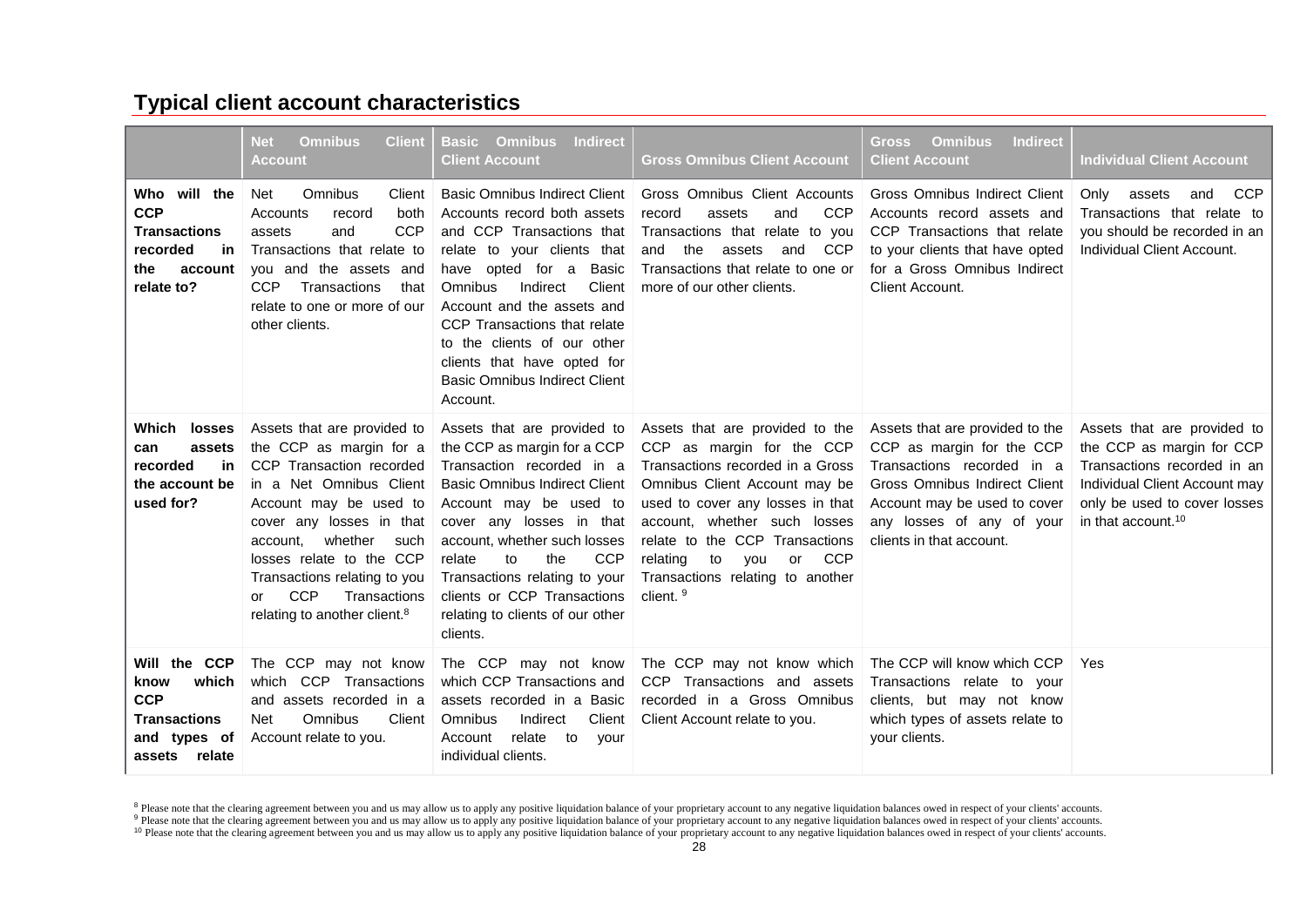|                                                                                                                                                  | <b>Client</b><br><b>Net</b><br><b>Omnibus</b><br>Account                                                                                                                                                                                                                                                                                                | <b>Omnibus</b><br><b>Indirect</b><br>Basic<br><b>Client Account</b>                                                                                                                                                                                                                                                                                                           | <b>Gross Omnibus Client Account</b>                                                                                                                                                                                                                                                                                                      | <b>Omnibus</b><br><b>Indirect</b><br>Gross<br><b>Client Account</b>                                                                                                                                                                                                                                                                                                                       | <b>Individual Client Account</b>                                                                                                                  |
|--------------------------------------------------------------------------------------------------------------------------------------------------|---------------------------------------------------------------------------------------------------------------------------------------------------------------------------------------------------------------------------------------------------------------------------------------------------------------------------------------------------------|-------------------------------------------------------------------------------------------------------------------------------------------------------------------------------------------------------------------------------------------------------------------------------------------------------------------------------------------------------------------------------|------------------------------------------------------------------------------------------------------------------------------------------------------------------------------------------------------------------------------------------------------------------------------------------------------------------------------------------|-------------------------------------------------------------------------------------------------------------------------------------------------------------------------------------------------------------------------------------------------------------------------------------------------------------------------------------------------------------------------------------------|---------------------------------------------------------------------------------------------------------------------------------------------------|
| to you?                                                                                                                                          |                                                                                                                                                                                                                                                                                                                                                         |                                                                                                                                                                                                                                                                                                                                                                               |                                                                                                                                                                                                                                                                                                                                          |                                                                                                                                                                                                                                                                                                                                                                                           |                                                                                                                                                   |
| Will the<br><b>CCP</b><br>record<br>the<br>assets<br>provided<br>by<br>value only or<br>will it identify<br>type of<br>the<br>asset<br>provided? | The CCP may identify in its<br>records the type of asset<br>provided as margin for the<br><b>Omnibus</b><br>Client<br><b>Net</b><br>Account but will not be able<br>to identify which type of<br>assets relate to any client's<br>CCP Transactions within<br>that Net Omnibus Client<br>Account.                                                        | The CCP may identify in its<br>records the type of asset<br>provided as margin for the<br><b>Basic Omnibus Indirect Client</b><br>Account but will not be able<br>to identify which type of<br>assets relate to any indirect<br>client's CCP Transactions<br>within that Basic Omnibus<br>Indirect Client Account.                                                            | The CCP may identify in its<br>records the type of asset provided<br>as margin for the Gross Omnibus<br>Client Account but is unlikely to<br>be able to identify anything other<br>than the value of the assets<br>provided in respect of any client's<br>CCP Transactions within that<br>Gross Omnibus Client Account.                  | The CCP may identify in its<br>records<br>the type of asset<br>provided as margin for the<br><b>Gross Omnibus Indirect Client</b><br>Account but is unlikely to be<br>able to identify anything other<br>than the value of assets<br>provided in respect of any of<br>your client's CCP Transactions<br>within that Gross Omnibus<br>Indirect Client Account.                             | The CCP should identify in its<br>records the type of asset<br>provided as margin for an<br>Individual Client Account.                            |
| Will the CCP<br><b>Transactions</b><br>recorded<br>in.<br>the account be<br>netted?                                                              | It is likely that the CCP<br>Transactions recorded in<br>the account will be netted.<br>that CCP<br>This<br>means<br>Transactions that relate to<br>you may be netted with<br><b>CCP</b><br>Transactions<br>that<br>to our other clients<br>relate<br>whose CCP Transactions<br>are recorded in the same<br>Omnibus<br>Client<br><b>Net</b><br>account. | It is likely that the CCP<br>Transactions recorded in the<br>account will be netted. This<br><b>CCP</b><br>that<br>means<br>Transactions that relate to<br>your clients may be netted<br>with CCP Transactions that<br>relate to clients of our other<br><b>CCP</b><br>whose<br>clients<br>Transactions are recorded in<br>the same Basic Omnibus<br>Indirect Client Account. | CCP Transactions relating to you<br>in the account will be netted with<br>other CCP Transactions relating<br><b>CCP</b><br>However<br>to<br>vou.<br>Transactions<br>relating<br>to<br>vou<br>should not be netted with CCP<br>Transactions relating to any of our<br>other clients recorded in the same<br>Gross Omnibus Client Account. | CCP Transactions relating to<br>any one of your clients in the<br>account will be netted with<br><b>CCP</b><br>other<br>Transactions<br>relating to that same client.<br>However, CCP Transactions<br>relating to that client should<br>not be netted with CCP<br>Transactions relating to any of<br>your other clients recorded in<br>the same Gross Omnibus<br>Indirect Client Account. | CCP Transactions are likely<br>to be netted, but should not<br>be netted against the CCP<br>Transactions relating to any<br>of our other clients. |
| Will<br>the<br>margin<br>be<br>calculated<br>on<br>a gross or net<br>basis?                                                                      | will<br>The<br>margin<br>be<br>calculated on a net basis.                                                                                                                                                                                                                                                                                               | The margin will be calculated<br>on a net basis.                                                                                                                                                                                                                                                                                                                              | The margin will be calculated on a<br>gross basis.                                                                                                                                                                                                                                                                                       | The margin will be calculated<br>on a gross basis.                                                                                                                                                                                                                                                                                                                                        | The margin requirement for<br>an Individual Client Account<br>will typically be calculated on<br>a net basis.                                     |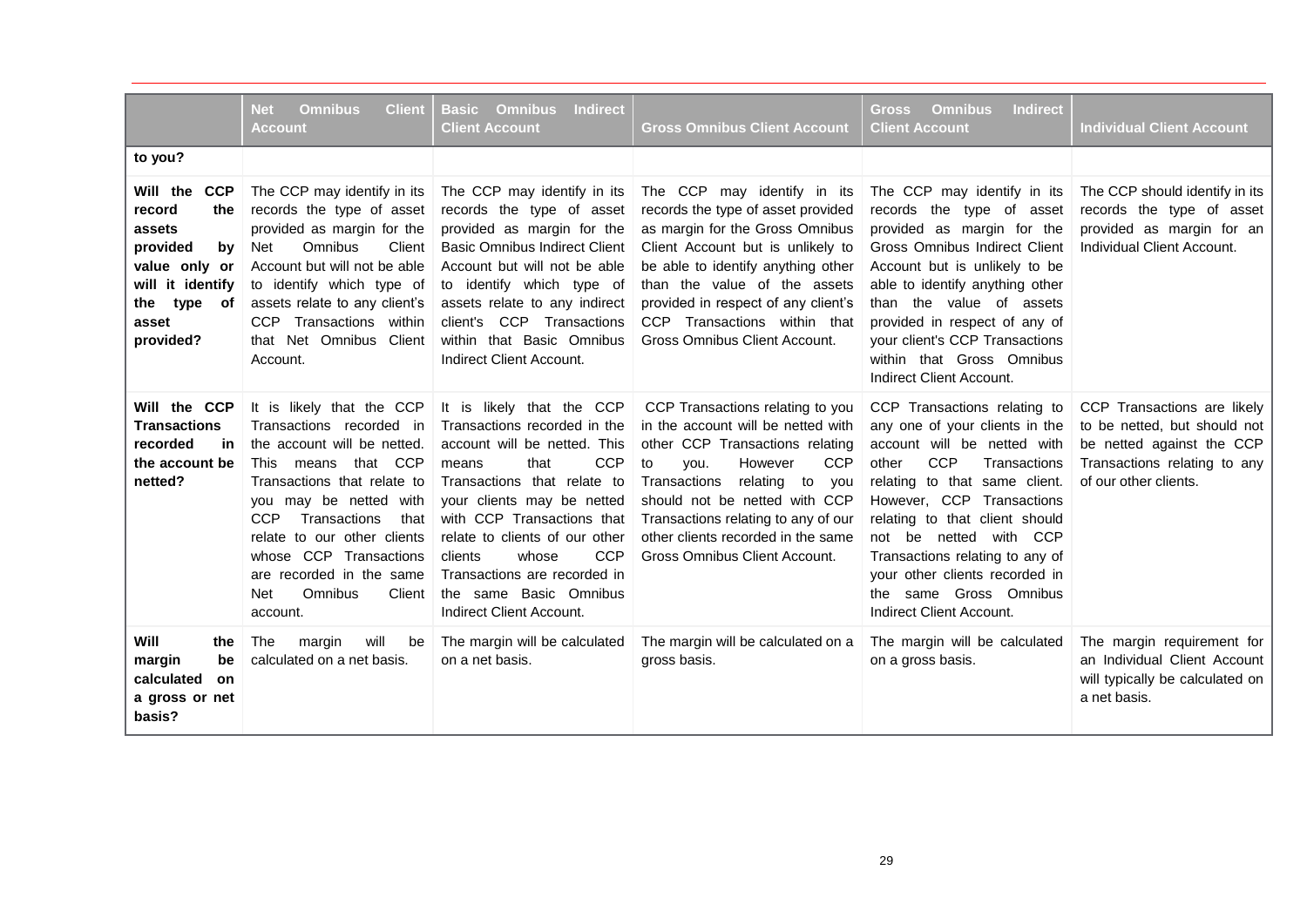| Will you have<br>to enter into<br>any<br>documentation<br>or operational<br>arrangements<br>directly<br>with<br>the CCP? | You may have to enter into<br>legal documentation to<br>which the CCP is party. It is<br>unlikely that you will have to<br>set up any operational<br>arrangements with the CCP<br>directly.      | You may have to enter into<br>legal documentation to which<br>the CCP is party. It is unlikely<br>that you will have to set up<br>operational<br>any<br>arrangements with the CCP<br>directly. | You may have to enter into legal<br>documentation to which the CCP<br>is a party. It is possible but<br>unlikely that you will have to set<br>up operational arrangements with<br>the CCP directly. | You may have to enter into<br>legal documentation to which<br>the CCP is party. It is possible<br>but unlikely that you will have<br>to set up some operational<br>arrangements with the CCP<br>directly. | You may have to enter into<br>legal documentation to which<br>the CCP is a party. It is also<br>possible that you will have to<br>set up some operational<br>arrangements with the CCP<br>directly. |
|--------------------------------------------------------------------------------------------------------------------------|--------------------------------------------------------------------------------------------------------------------------------------------------------------------------------------------------|------------------------------------------------------------------------------------------------------------------------------------------------------------------------------------------------|-----------------------------------------------------------------------------------------------------------------------------------------------------------------------------------------------------|-----------------------------------------------------------------------------------------------------------------------------------------------------------------------------------------------------------|-----------------------------------------------------------------------------------------------------------------------------------------------------------------------------------------------------|
| <b>Transit Risk</b>                                                                                                      | Yes                                                                                                                                                                                              | Yes                                                                                                                                                                                            | Yes                                                                                                                                                                                                 | Yes                                                                                                                                                                                                       | Yes                                                                                                                                                                                                 |
| <b>Client</b><br><b>Fellow</b><br><b>Risk</b>                                                                            | Yes                                                                                                                                                                                              | Yes                                                                                                                                                                                            | Yes                                                                                                                                                                                                 | Yes                                                                                                                                                                                                       | No                                                                                                                                                                                                  |
| Liquidation<br><b>Risk</b>                                                                                               | Yes (unless the CCP is<br>able to port the assets<br>recorded in the account or<br>is able to transfer the<br>you without<br>assets<br>to<br>needing to liquidate some<br>or all of them first). | Yes                                                                                                                                                                                            | Yes (unless the CCP is able to<br>port the assets recorded in the<br>account or is able to transfer the<br>assets to you without needing to<br>liquidate some or all of them first).                | Yes (unless the CCP is able to<br>port the assets recorded in the<br>account or is able to transfer<br>the assets to you without<br>needing to liquidate some or<br>all of them first).                   | Yes (unless the CCP is able<br>to port the assets recorded in<br>the account or is able to<br>transfer the assets to you<br>without needing to liquidate<br>some or all of them first).             |
| <b>Haircut Risk</b>                                                                                                      | Yes                                                                                                                                                                                              | <b>Yes</b>                                                                                                                                                                                     | Yes                                                                                                                                                                                                 | Yes                                                                                                                                                                                                       | Yes                                                                                                                                                                                                 |
| <b>Valuation</b><br><b>Mutualisation</b><br>Risk                                                                         | Yes                                                                                                                                                                                              | Yes                                                                                                                                                                                            | Yes                                                                                                                                                                                                 | Yes                                                                                                                                                                                                       | <b>No</b>                                                                                                                                                                                           |
| <b>CCP</b><br>Insolvency<br><b>Risk</b>                                                                                  | Yes                                                                                                                                                                                              | <b>Yes</b>                                                                                                                                                                                     | Yes                                                                                                                                                                                                 | Yes                                                                                                                                                                                                       | Yes                                                                                                                                                                                                 |
| How likely it is<br>that<br>porting<br>will<br>be<br>achieved if we<br>default?                                          | There is a significant risk<br>that porting will not be<br>achieved<br>in respect of<br>and<br>positions<br>assets<br>recorded in a Net Omnibus<br>Client account.                               | Unlikely                                                                                                                                                                                       | There is a significant risk that<br>porting will not be achieved in<br>respect of positions and assets<br>recorded in a Gross Omnibus<br>Client account.                                            | If you have satisfied all of the<br>CCP's and back-up clearing<br>member's conditions, porting is<br>more readily facilitated in the<br>event of our default.                                             | If you have satisfied all of the<br>CCP's and back-up clearing<br>member's conditions, porting<br>is more readily facilitated in<br>the event of our default.                                       |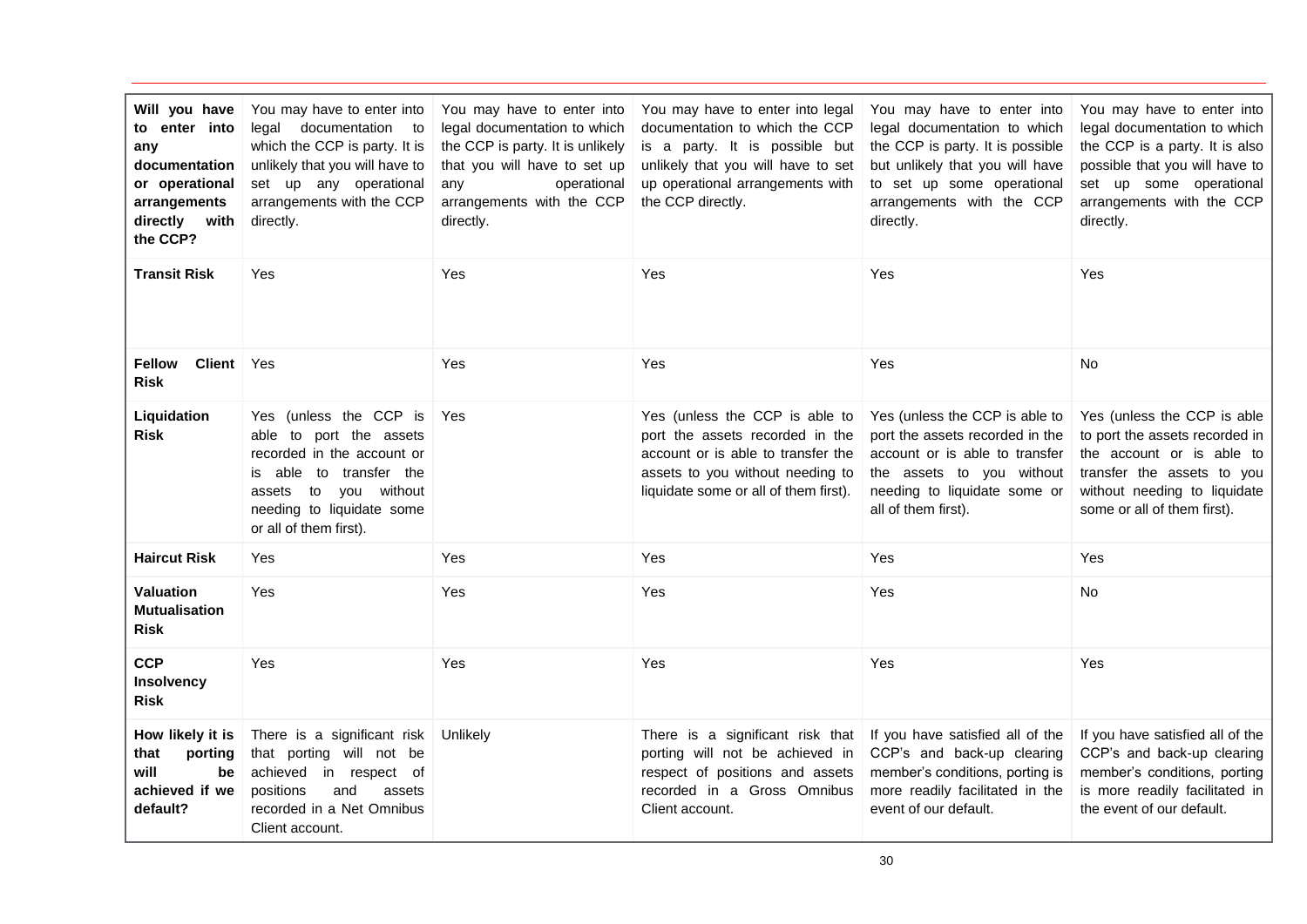# **Additional features that may be available for Individual Client Accounts**

Some CCPs may offer additional Individual Client Accounts with special features that have been designed to mitigate certain of the risks identified under "Typical account structures" above. Below is a high level overview of some of the common additional features. The extent to which any risks are mitigated by these additional features, if at all, will depend on the structures used by an individual CCP. Again, therefore, you must review the information provided by the CCPs in order to evaluate the actual risks to you and you may need some professional advice. It is likely that these additional features will only be available to certain types of clients that meet each CCP's requirements. These additional features are not required by EMIR. Accordingly, not all CCPs will offer them nor are we obliged to facilitate access to them.

| <b>Additional feature</b>                                                                                                                    | High level overview of the additional feature                                                                                                                                                                                                                                                                                                                                                                                                                                                                                                                                                                                                                                                                                                                                                                                                                                                                                                                                                                                                                                                                                                                                                                   | Which risks might<br>this<br>feature mitigate?                                                            |
|----------------------------------------------------------------------------------------------------------------------------------------------|-----------------------------------------------------------------------------------------------------------------------------------------------------------------------------------------------------------------------------------------------------------------------------------------------------------------------------------------------------------------------------------------------------------------------------------------------------------------------------------------------------------------------------------------------------------------------------------------------------------------------------------------------------------------------------------------------------------------------------------------------------------------------------------------------------------------------------------------------------------------------------------------------------------------------------------------------------------------------------------------------------------------------------------------------------------------------------------------------------------------------------------------------------------------------------------------------------------------|-----------------------------------------------------------------------------------------------------------|
| <b>Extended porting period</b>                                                                                                               | In the event of our default, this feature has been<br>designed to allow more time for porting to be achieved.<br>For a set period of time (decided by the CCP) following<br>our default, the CCP Transactions and assets that relate<br>to you will continue to be held in an account which the<br>CCP will identify as directly relating to you. If you find a<br>back-up clearing broker, these CCP Transactions and<br>assets will then be transferred to one of their client<br>accounts. If you do not find a back-up clearing broker,<br>they will be terminated and the close-out value returned<br>to you.<br>Where the CCP treats the Client as an interim Clearing<br>Member, it is possible that the CCP may expect you to<br>contribute to the default fund and may require additional<br>margin, including variation margin, to be provided in<br>respect of the CCP Transactions transferred to you.<br>It is possible that you may have to set up such accounts<br>as the CCP requires and have the ability to make<br>payments directly to the CCP. The CCP may also have<br>an additional list of requirements that you will have to<br>satisfy to be able to use the extended porting period. | This may make porting more<br>likely to be achieved.                                                      |
| Separate custody account (in<br>the name of the CCP) for the<br>assets that have been provided<br>as margin for positions relating<br>to you | The assets relating to your positions are held in a<br>separate account (in the CCP's name) at the CCP's<br>custodian from any other assets held for the CCP.<br>It is likely that you will have to enter into additional legal<br>documentation with us and the CCP.                                                                                                                                                                                                                                                                                                                                                                                                                                                                                                                                                                                                                                                                                                                                                                                                                                                                                                                                           | This may make porting more<br>likely to be achieved.                                                      |
| Ability for you to keep assets<br>required<br>as<br>margin<br>for<br>positions relating to you in a<br>custody account in your name.         | It is likely that you will have to enter into additional legal<br>documentation and security arrangements with us and<br>the CCP, and any custodian or settlement bank used<br>under this structure.<br>This additional feature may be restricted to certain types<br>of non-cash assets.<br>The custodian may be specified by or require the<br>approval of the CCP.<br>There will be additional operational requirements that<br>you will need to meet in order to use this type of<br>additional feature.                                                                                                                                                                                                                                                                                                                                                                                                                                                                                                                                                                                                                                                                                                    | <b>Transit Risk</b><br><b>CCP Insolvency Risk</b><br>This may make porting more<br>likely to be achieved. |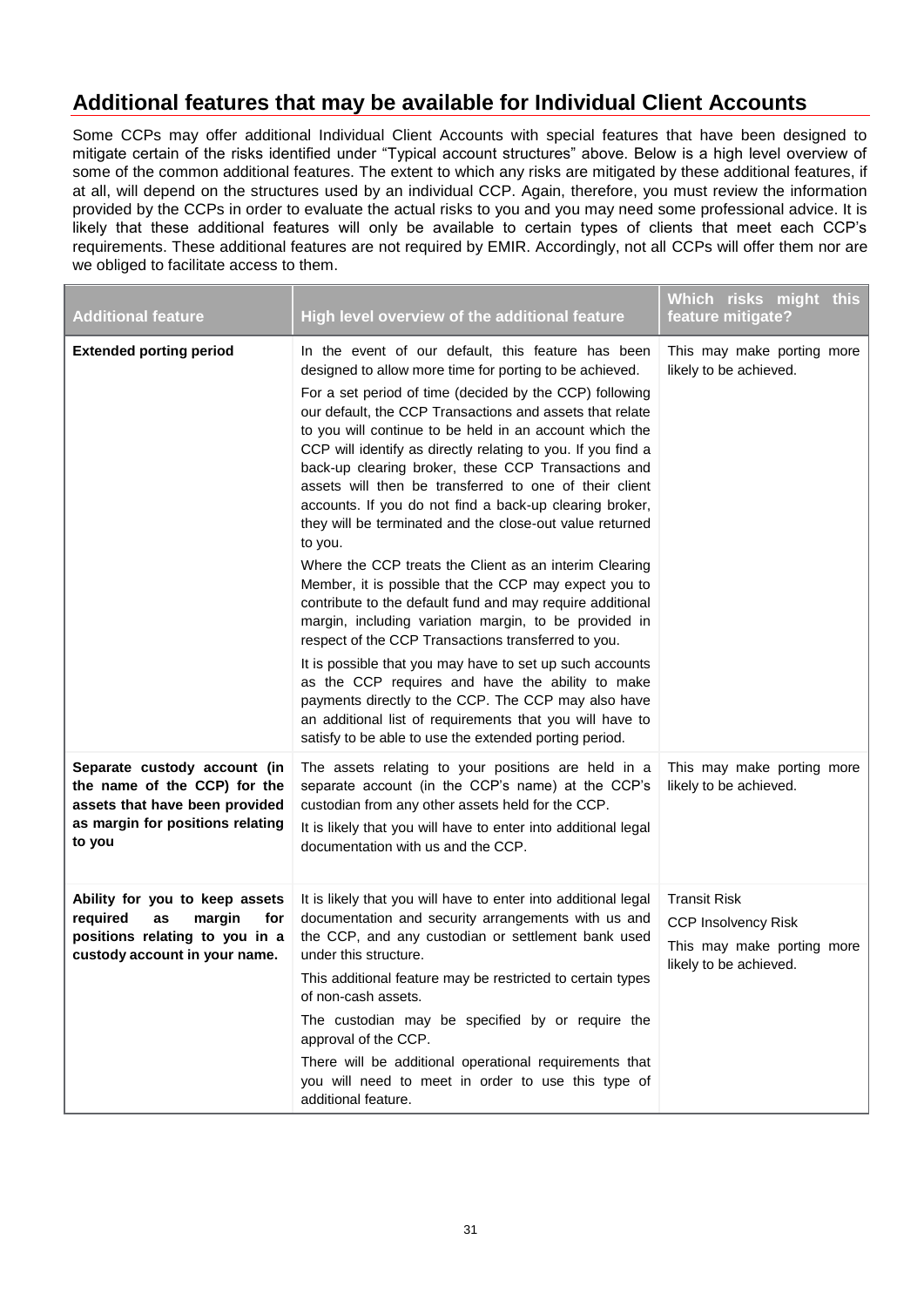| Ability for you to post margin<br>directly to the CCP. | You may be able to post margin directly to the CCP   Transit Risk<br>rather than you posting it to us, and us in turn posting it<br>on to the CCP.                                           |  |
|--------------------------------------------------------|----------------------------------------------------------------------------------------------------------------------------------------------------------------------------------------------|--|
|                                                        | This form of account may require you to have an<br>account with particular custodians and settlement<br>banks. The custodians and settlement banks are likely<br>to be specified by the CCP. |  |
|                                                        | You will have to enter into<br>additional<br>legal<br>documentation with us and the CCP.                                                                                                     |  |
|                                                        | There will be additional operational requirements which<br>you will need to meet in order to use this type of<br>additional feature.                                                         |  |